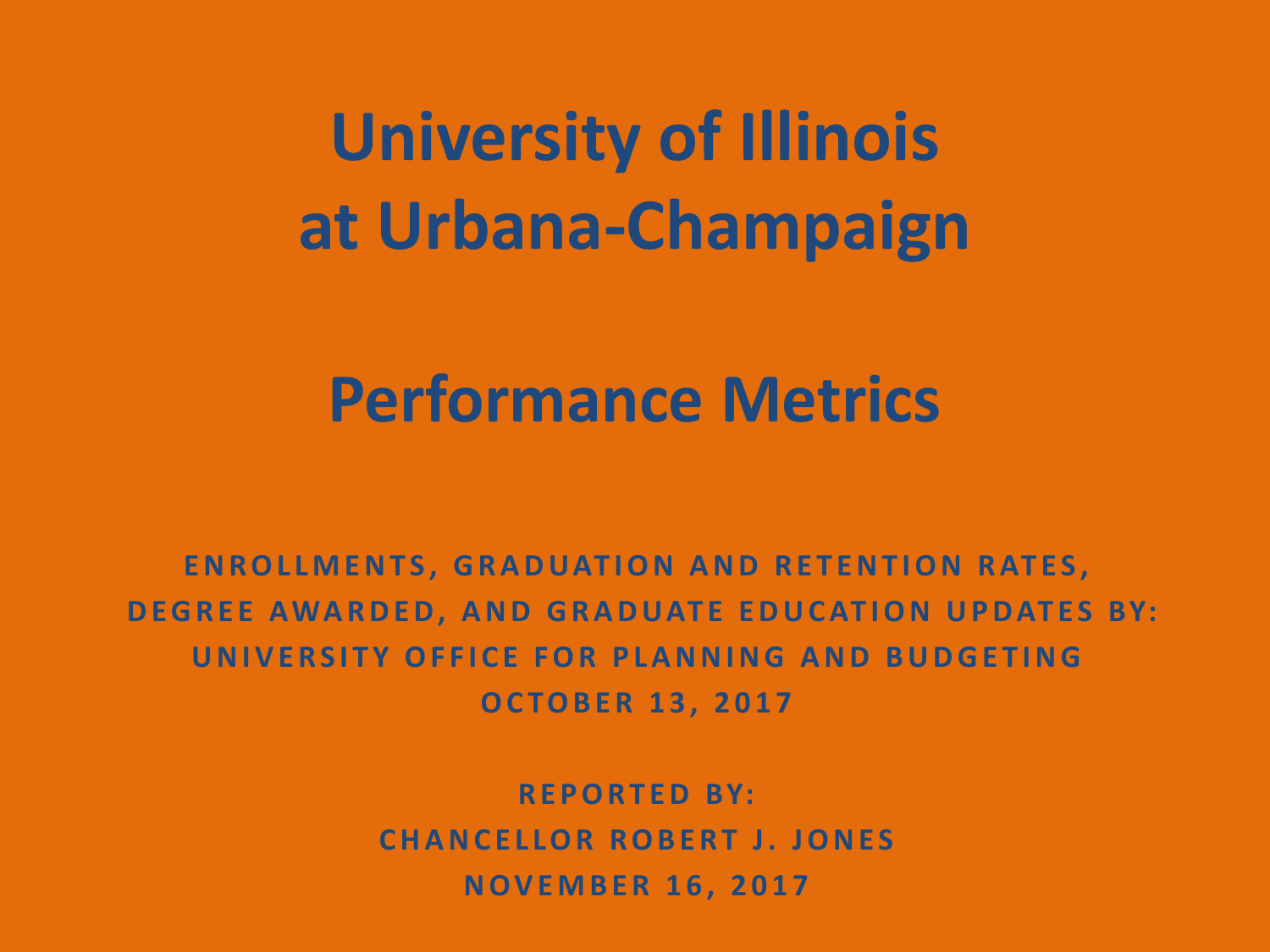# **Peer Groups**

#### **University of Illinois at Urbana-Champaign\***

University of California - Berkeley\* University of California - Los Angeles University of California - San Diego University of Michigan - Ann Arbor University of North Carolina - Chapel Hill\*\* University of Texas - Austin\*\*\* University of Washington University of Wisconsin - Madison University of Virginia

\* No medical center.

- \*\* Medical center affiliated with the university, but owned by the state.
- \*\*\* An affiliated medical center is under construction and will begin operations in 2017.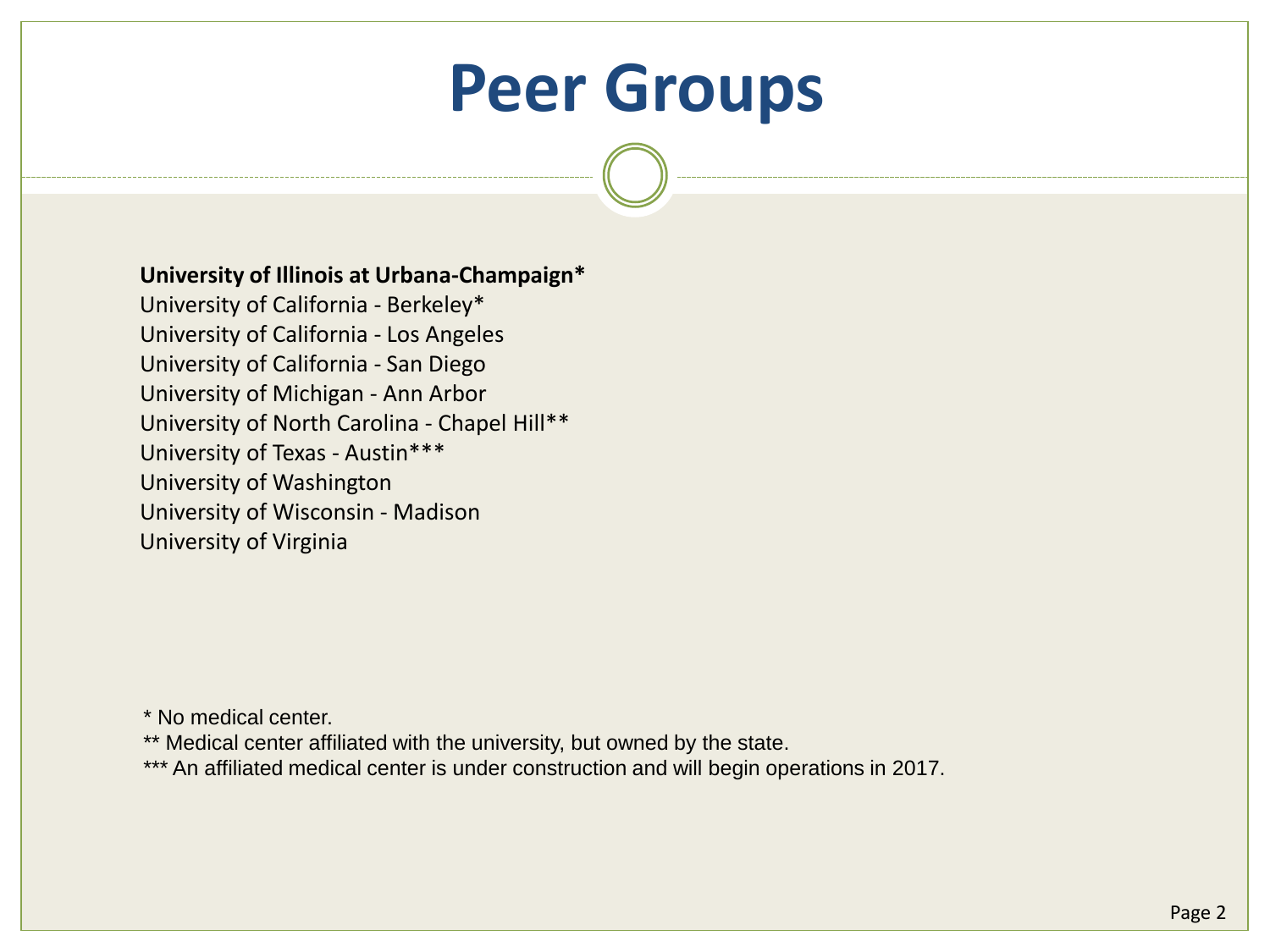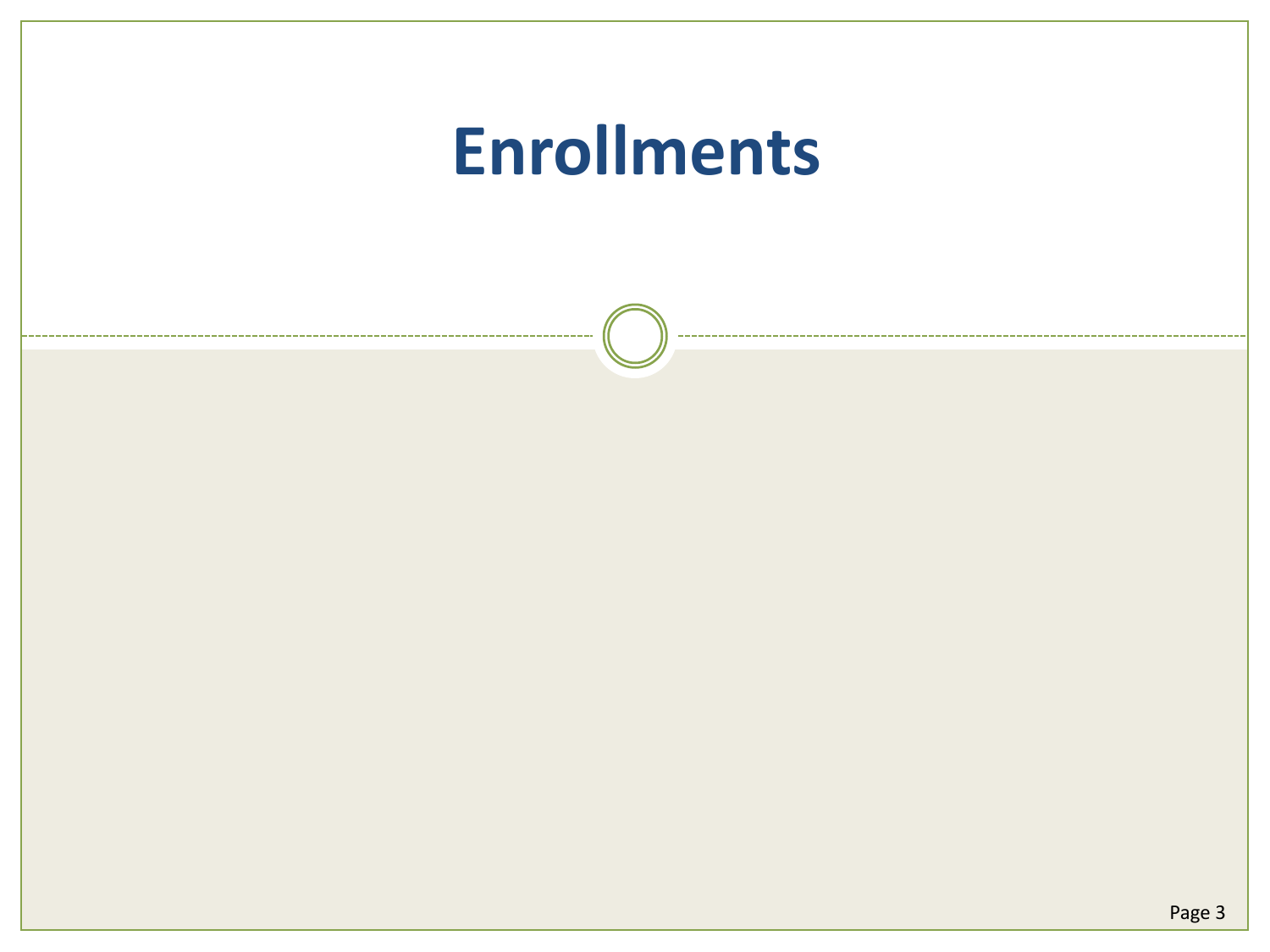## **University of Illinois at Urbana-Champaign and Peer Institutions Fall Term Enrollment Fall 2011 – Fall 2017**

|                                            | All Student Total |      |                                    |      | Undergraduate |                                           |      |      |      | Graduate and Professional |                                    |                                           |      |                                    |      |      |      |                                           |
|--------------------------------------------|-------------------|------|------------------------------------|------|---------------|-------------------------------------------|------|------|------|---------------------------|------------------------------------|-------------------------------------------|------|------------------------------------|------|------|------|-------------------------------------------|
| Institution                                | 2011              | 2012 | 2013                               | 2014 | 2015          | 2016                                      | 2011 | 2012 | 2013 | 2014                      | 2015                               | 2016                                      | 2011 | 2012                               | 2013 | 2014 | 2015 | 2016                                      |
| University of Illinois at Urbana-Champaign |                   |      |                                    |      |               | 44,407 44,520 44,942 45,140 45,842 46,951 |      |      |      |                           |                                    | 32,256 32,281 32,695 32,959 33,368 33,932 |      |                                    |      |      |      | 12,151 12,239 12,247 12,181 12,474 13,019 |
| University of California - Berkeley        |                   |      | 36,137 35,893 36,198 37,565 38,189 |      |               |                                           |      |      |      |                           | 25,885 25,774 25,951 27,126 27,496 |                                           |      | 10,252 10,119 10,247 10,439 10,693 |      |      |      |                                           |
| University of California - Los Angeles     |                   |      | 39,271 39,945 40,795 41,845 41,908 |      |               |                                           |      |      |      |                           | 27,199 27,941 28,674 29,633 29,585 |                                           |      | 12,072 12,004 12,121 12,212 12,323 |      |      |      |                                           |
| University of California - San Diego       |                   |      | 28,593 28,294 29,517 30,709 32,906 |      |               |                                           |      |      |      |                           | 23,046 22,676 23,805 24,810 26,590 |                                           |      | 5,547 5,618 5,712 5,899 6,316      |      |      |      |                                           |
| University of Michigan - Ann Arbor         |                   |      | 42,716 43,426 43,710 43,625 43,651 |      |               |                                           |      |      |      |                           | 27,407 27,979 28,283 28,395 28,312 |                                           |      | 15,309 15,447 15,427 15,230 15,339 |      |      |      |                                           |
| University of North Carolina - Chapel Hill |                   |      | 29,137 29,278 29,127 29,135 29,084 |      |               |                                           |      |      |      |                           | 18,430 18,503 18,370 18,350 18,415 |                                           |      | 10,707 10,775 10,757 10,785 10,669 |      |      |      |                                           |
| University of Texas - Austin               |                   |      | 51,112 52,186 52,059 51,313 50,950 |      |               |                                           |      |      |      |                           | 38,437 39,955 39,979 39,523 39,619 |                                           |      | 12,675 12,231 12,080 11,790 11,331 |      |      |      |                                           |
| University of Virginia                     |                   |      | 24,297 23,907 23,644 23,732 23,883 |      |               |                                           |      |      |      |                           | 15,762 15,822 16,087 16,483 16,736 |                                           |      | 8,535 8,085 7,377 7,249 7,147      |      |      |      |                                           |
| University of Washington                   |                   |      | 42,444 43,485 43,762 44,784 45,408 |      |               |                                           |      |      |      |                           | 29,022 29,475 29,756 30,672 31,063 |                                           |      | 13,422 14,010 14,006 14,112 14,345 |      |      |      |                                           |
| University of Wisconsin - Madison          |                   |      | 41,946 42,269 42,677 42,598 42,716 |      |               |                                           |      |      |      |                           | 29,880 30,301 30,728 30,694 30,991 |                                           |      | 12,066 11,968 11,949 11,904 11,725 |      |      |      |                                           |

#### Urbana Fall 2017 Total Enrollments

All Student: 48,216 Undergraduate: 33,955 Graduate and Professional: 14,261

Data Source: IPEDS Data Center. Includes on- and off-campus enrollments.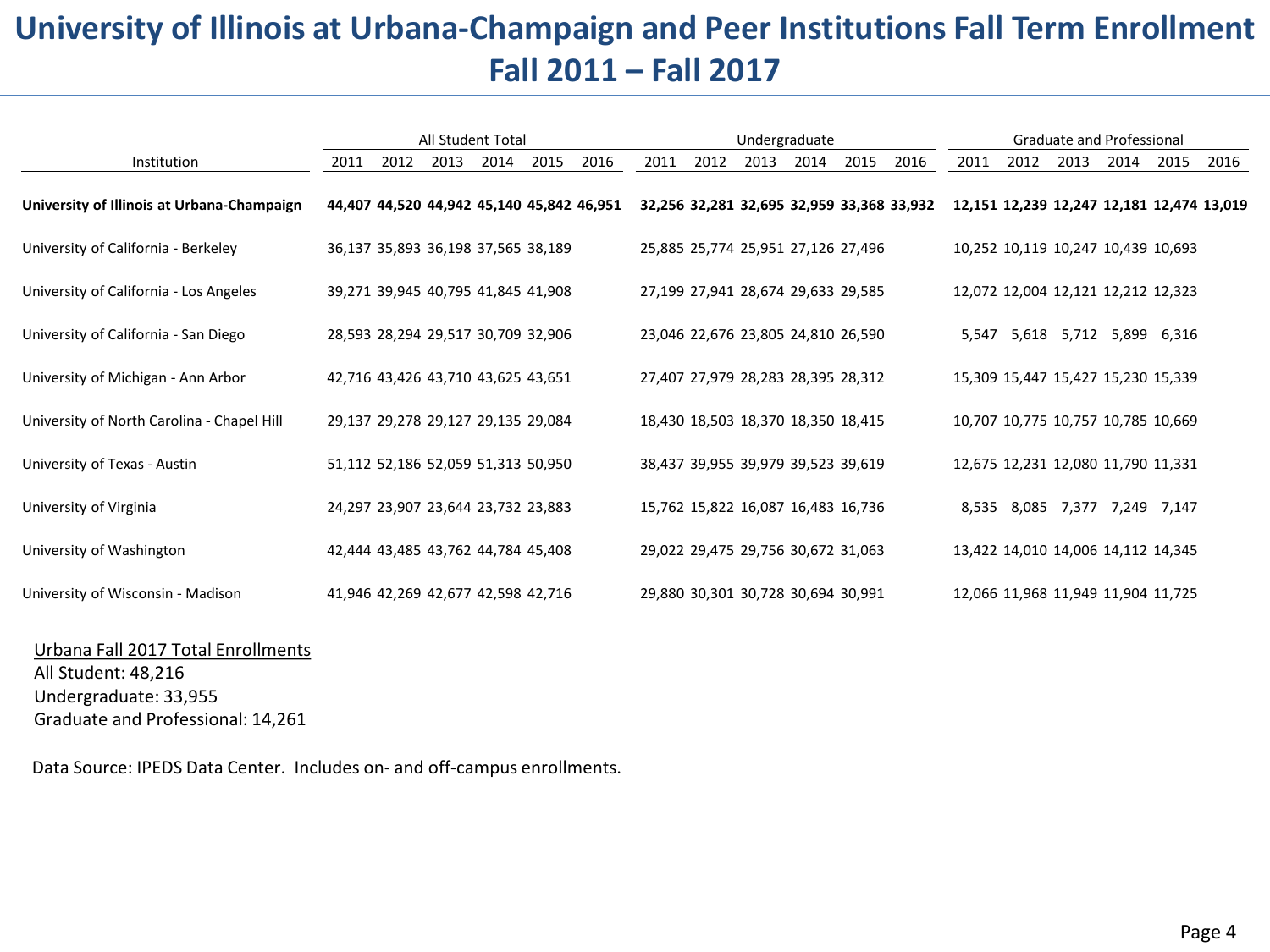#### **University of Illinois at Urbana-Champaign and Peer Institutions First-Time Freshmen Enrollment Fall 2011 – Fall 2017**

| Institution                                | 2011  | 2012  | 2013  | 2014  | 2015  | 2016  |
|--------------------------------------------|-------|-------|-------|-------|-------|-------|
| University of Illinois at Urbana-Champaign | 7,252 | 6,921 | 7,329 | 6,937 | 7,562 | 7,592 |
| University of California - Berkeley        | 4,443 | 4,162 | 4,706 | 5,466 | 5,550 |       |
| University of California - Los Angeles     | 5,825 | 5,620 | 5,697 | 5,764 | 5,679 |       |
| University of California - San Diego       | 3,445 | 4,575 | 5,228 | 4,922 | 5,292 |       |
| University of Michigan - Ann Arbor         | 6,250 | 6,171 | 6,200 | 6,505 | 6,071 |       |
| University of North Carolina - Chapel Hill | 4,026 | 3,915 | 3,946 | 3,976 | 4,076 |       |
| University of Texas - Austin               | 7,148 | 8,092 | 7,249 | 7,285 | 7,743 |       |
| University of Virginia                     | 3,434 | 3,397 | 3,534 | 3,724 | 3,701 |       |
| University of Washington                   | 5,822 | 6,003 | 6,203 | 6,272 | 6,805 |       |
| University of Wisconsin-Madison            | 5,828 | 6,279 | 6,339 | 6,264 | 6,269 |       |

UIUC Fall 2017 first-time freshmen: 7,518

Data Source: IPEDS Data Center. Includes on- and off-campus enrollments.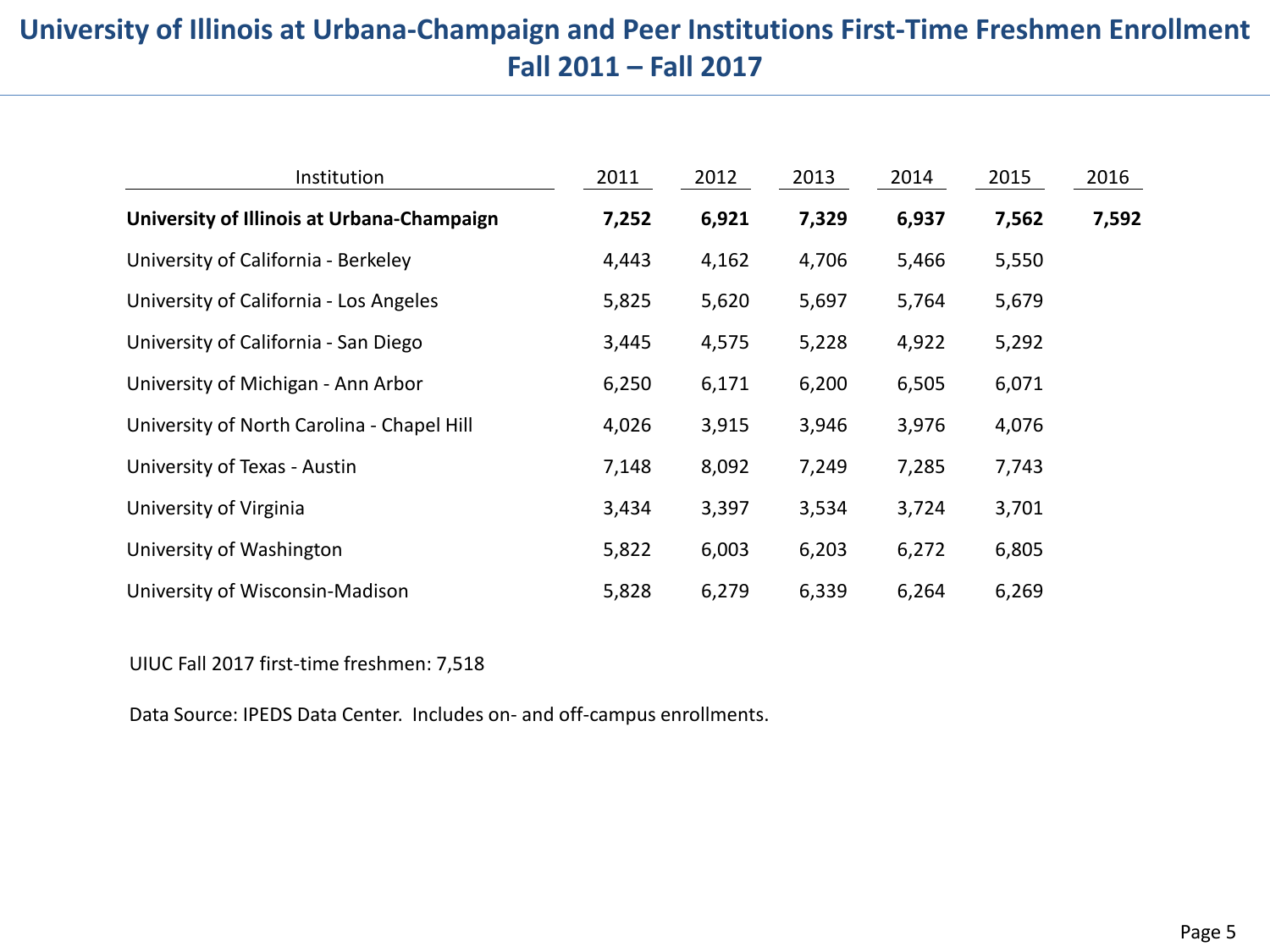#### **Percent of Undergraduate Students from Underrepresented\* Groups Fall 2011 – Fall 2017**



The percent of undergraduate students from underrepresented groups at the University of Illinois at Urbana-Champaign is below the peer median.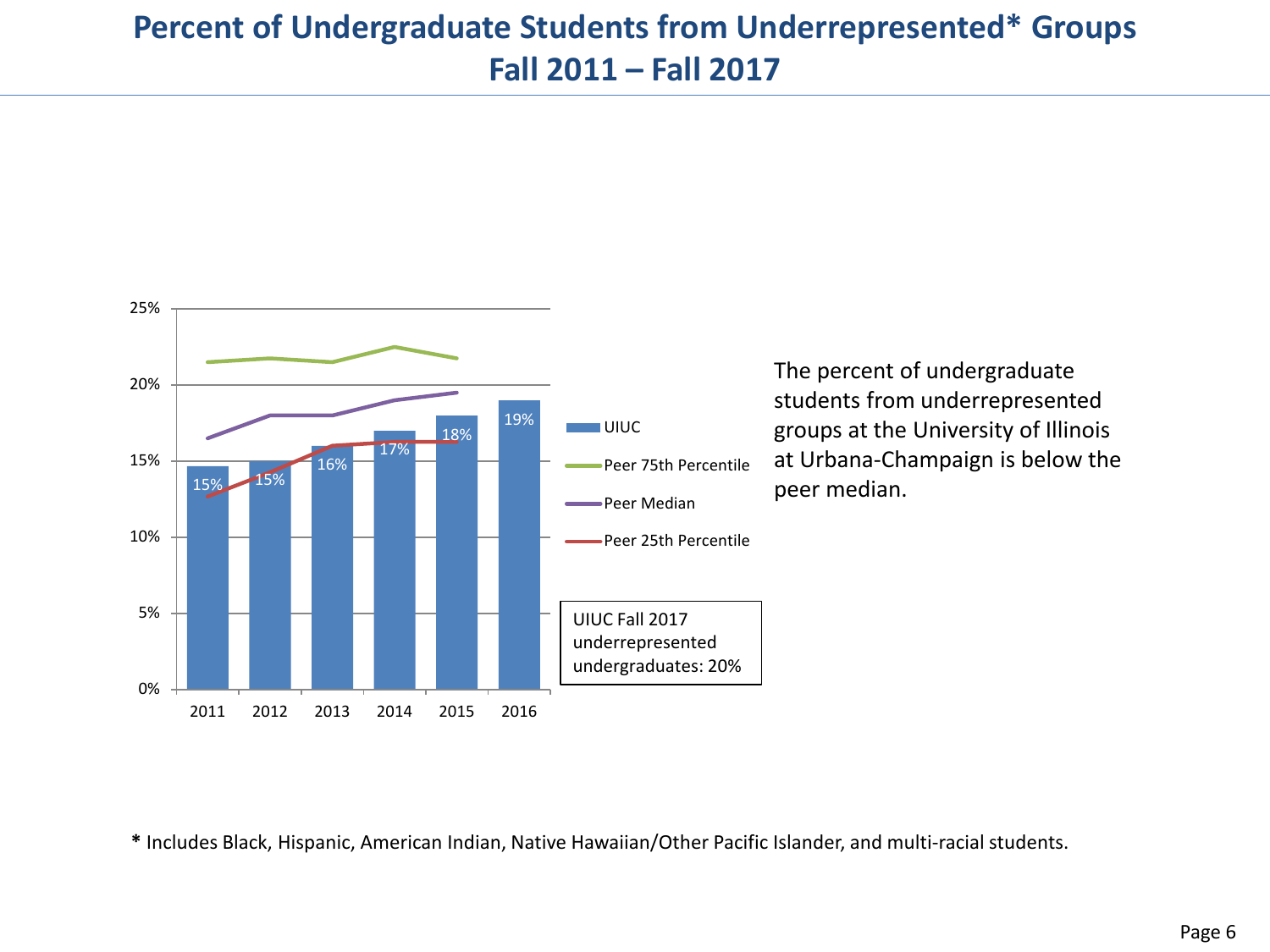### **Number of Undergraduate Students from Underrepresented\* Groups Fall 2015**

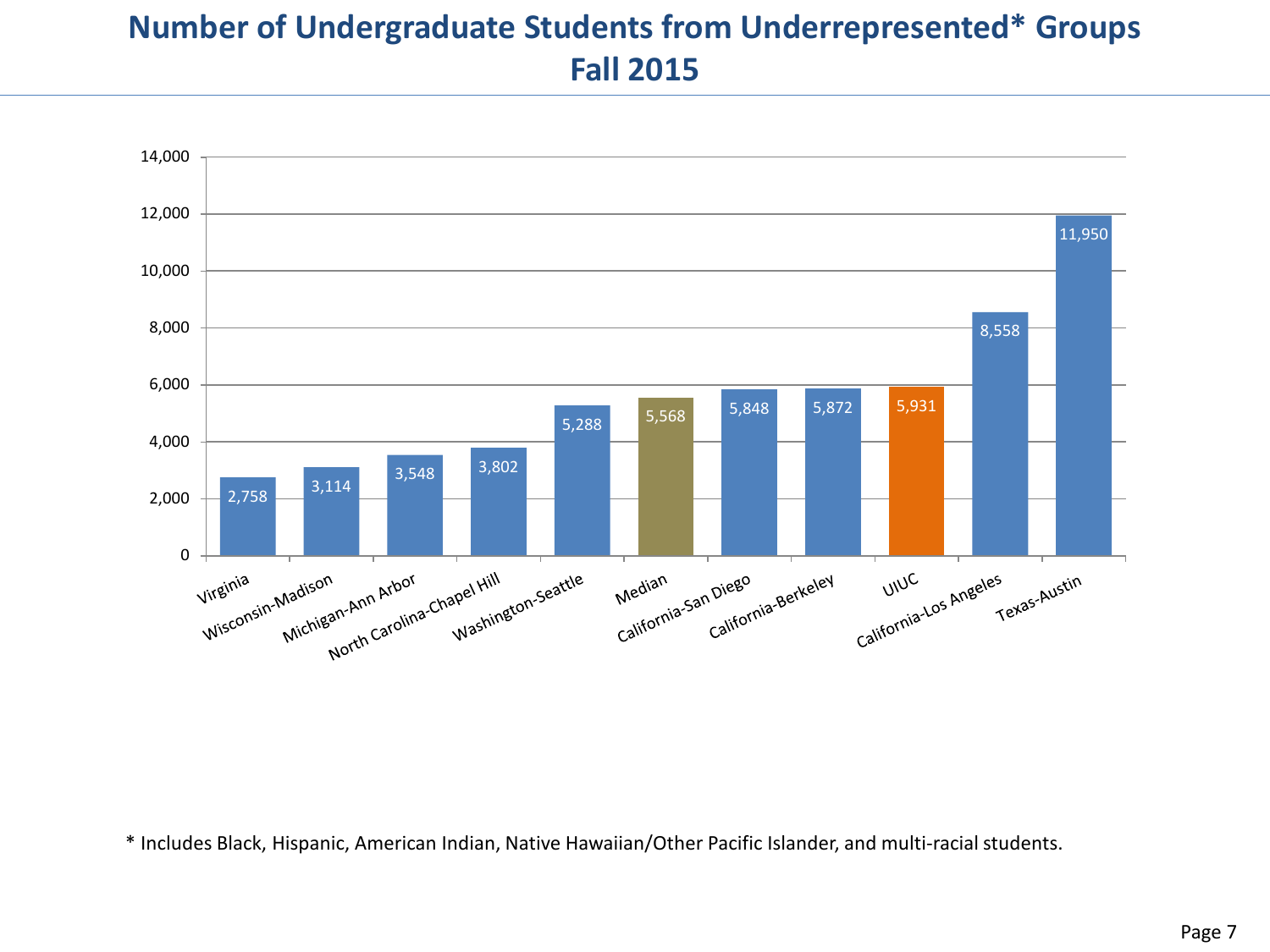### **Percent of Graduate and Professional Students from Underrepresented\* Groups Fall 2011 – Fall 2017**



The percent of graduate and professional students from underrepresented groups at the University of Illinois at Urbana-Champaign is lower than the peer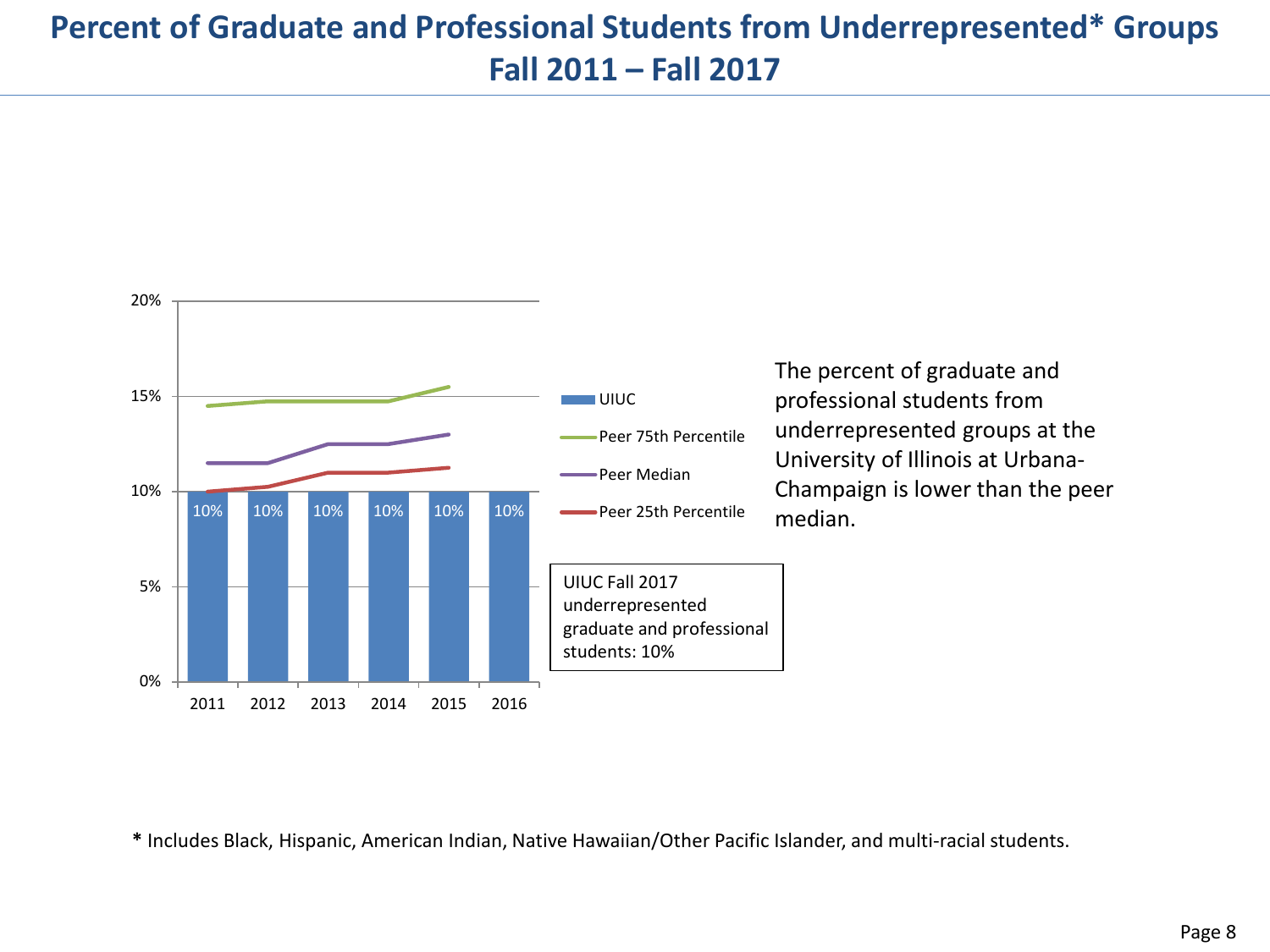#### **Percent of All Students from Underrepresented\* Groups Fall 2011 – Fall 2017**



The percent of total students from underrepresented groups at the University of Illinois at Urbana-Champaign is lower than the peer median.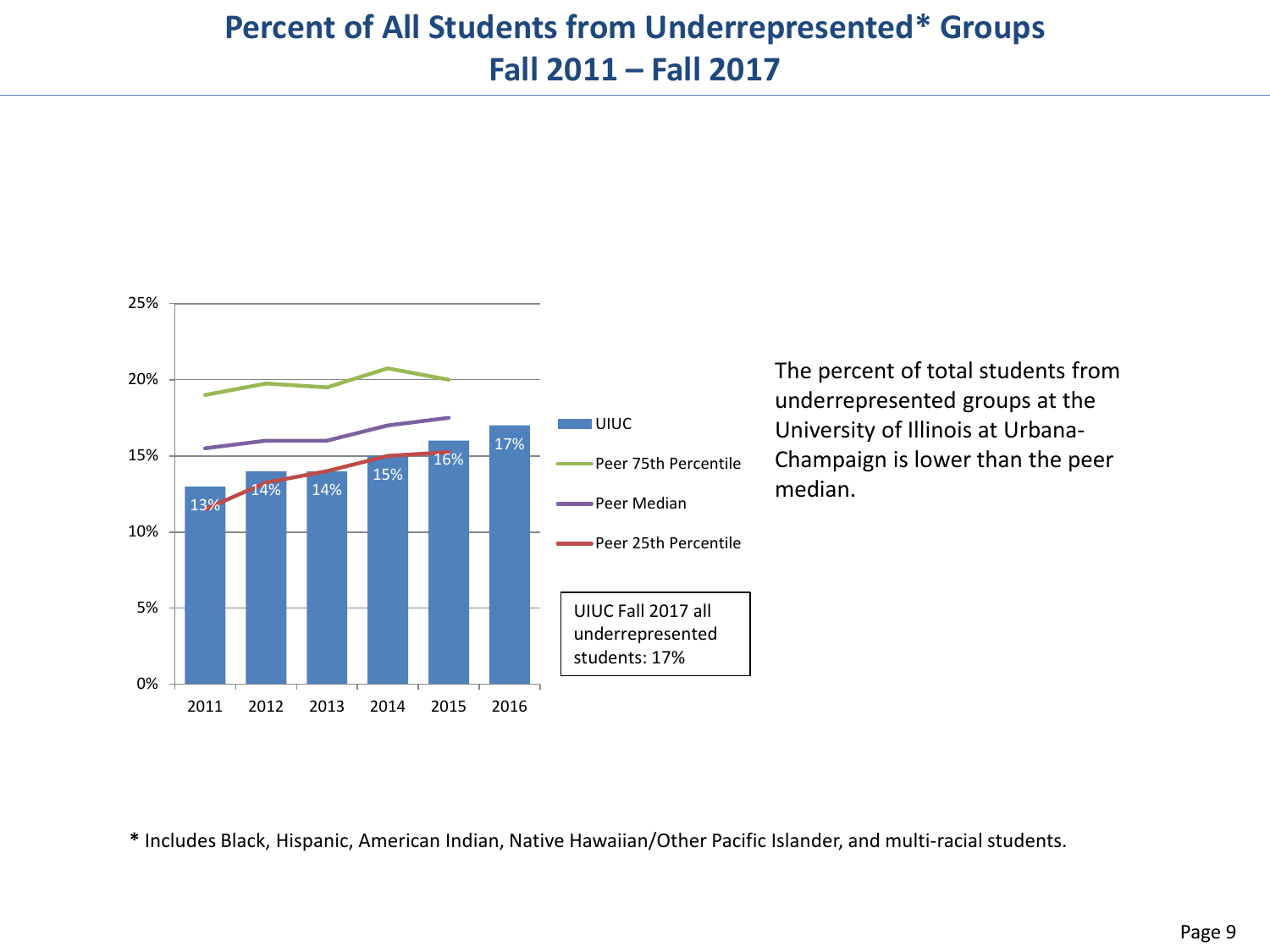# **Graduation and Retention Rates**

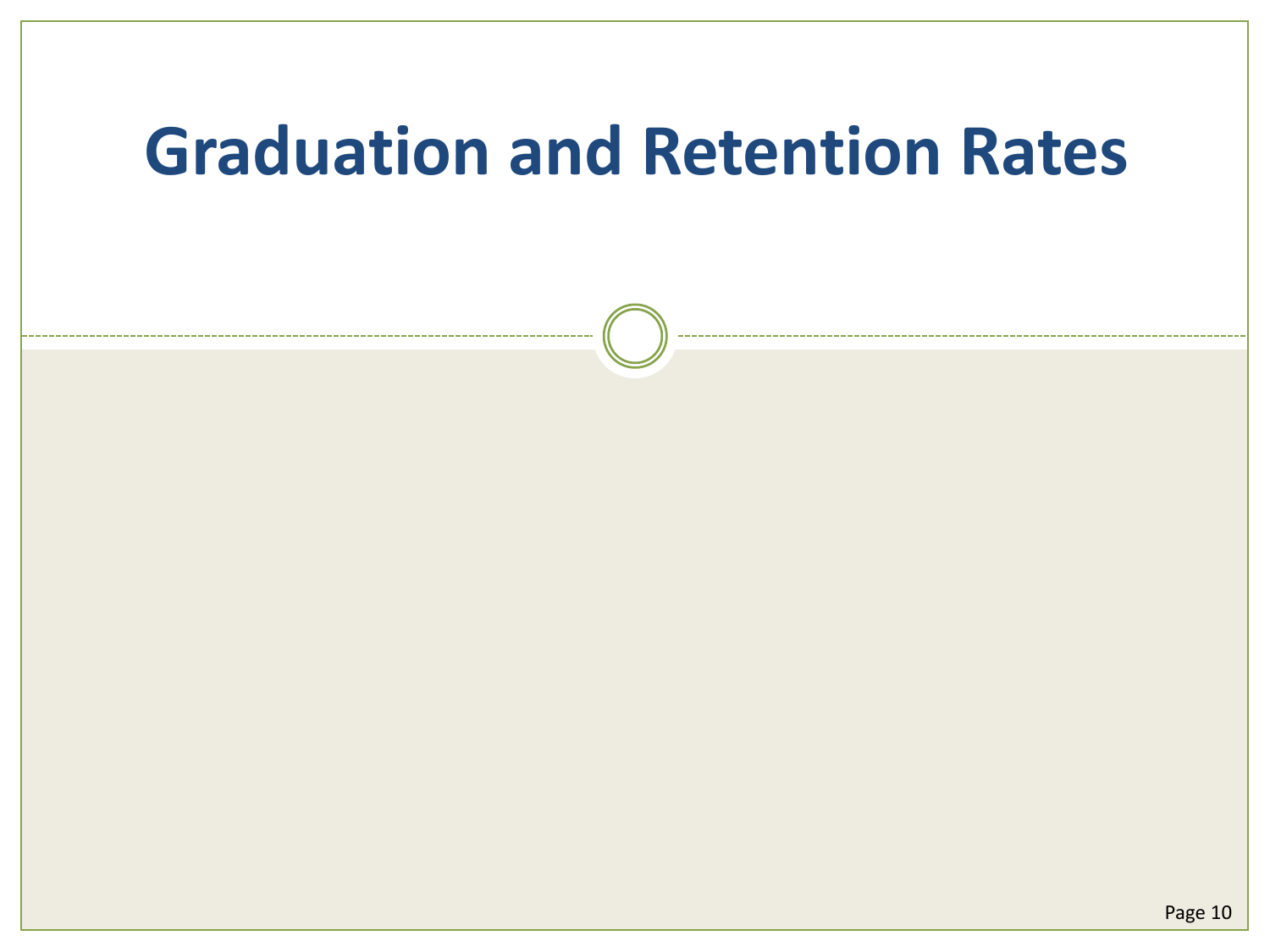

The freshmen retention rate at the University of Illinois at Urbana-Champaign is lower than the peer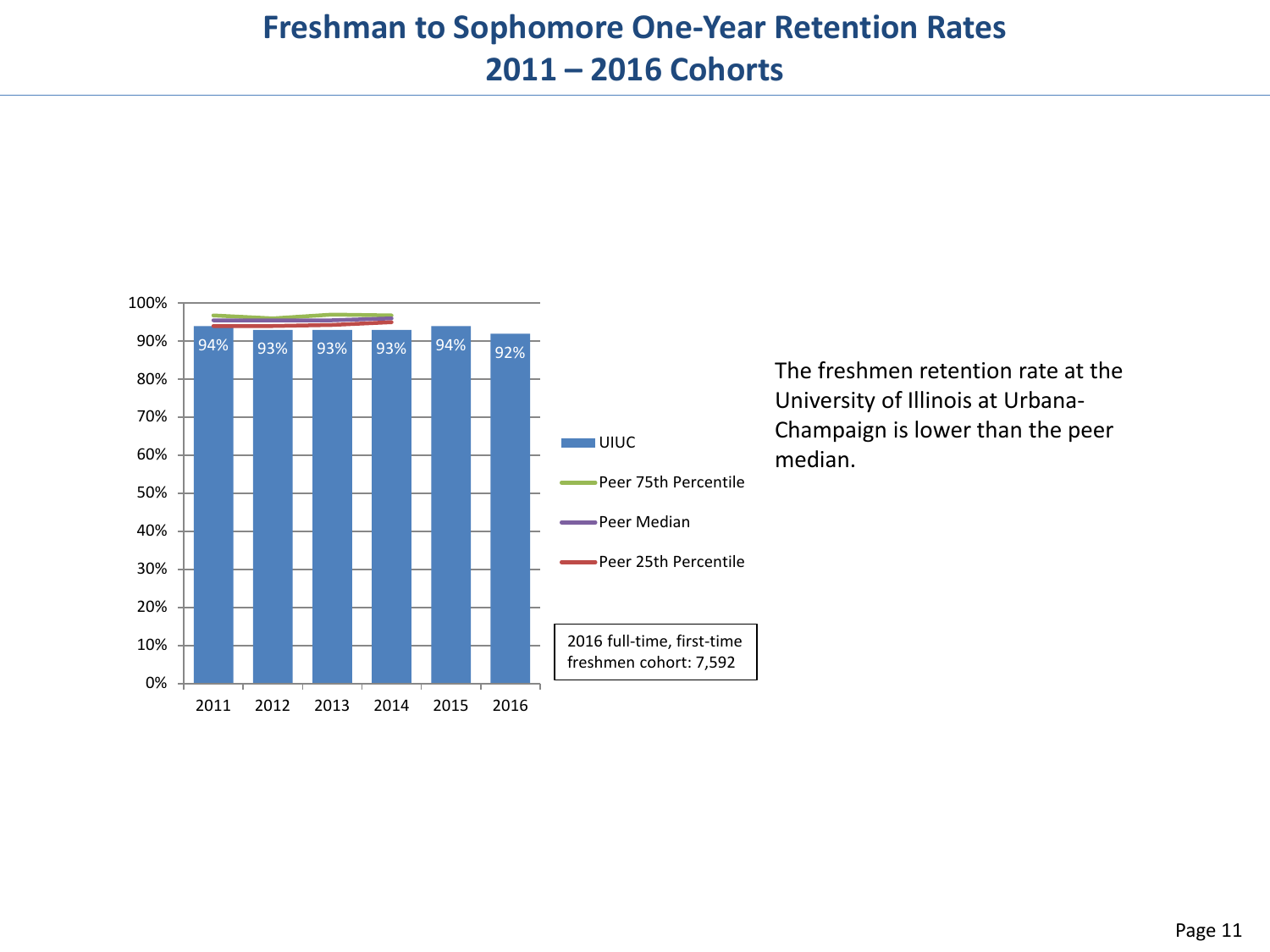

The four year graduation rate for undergraduates at the University of Illinois at Urbana-Champaign is lower than its peer median.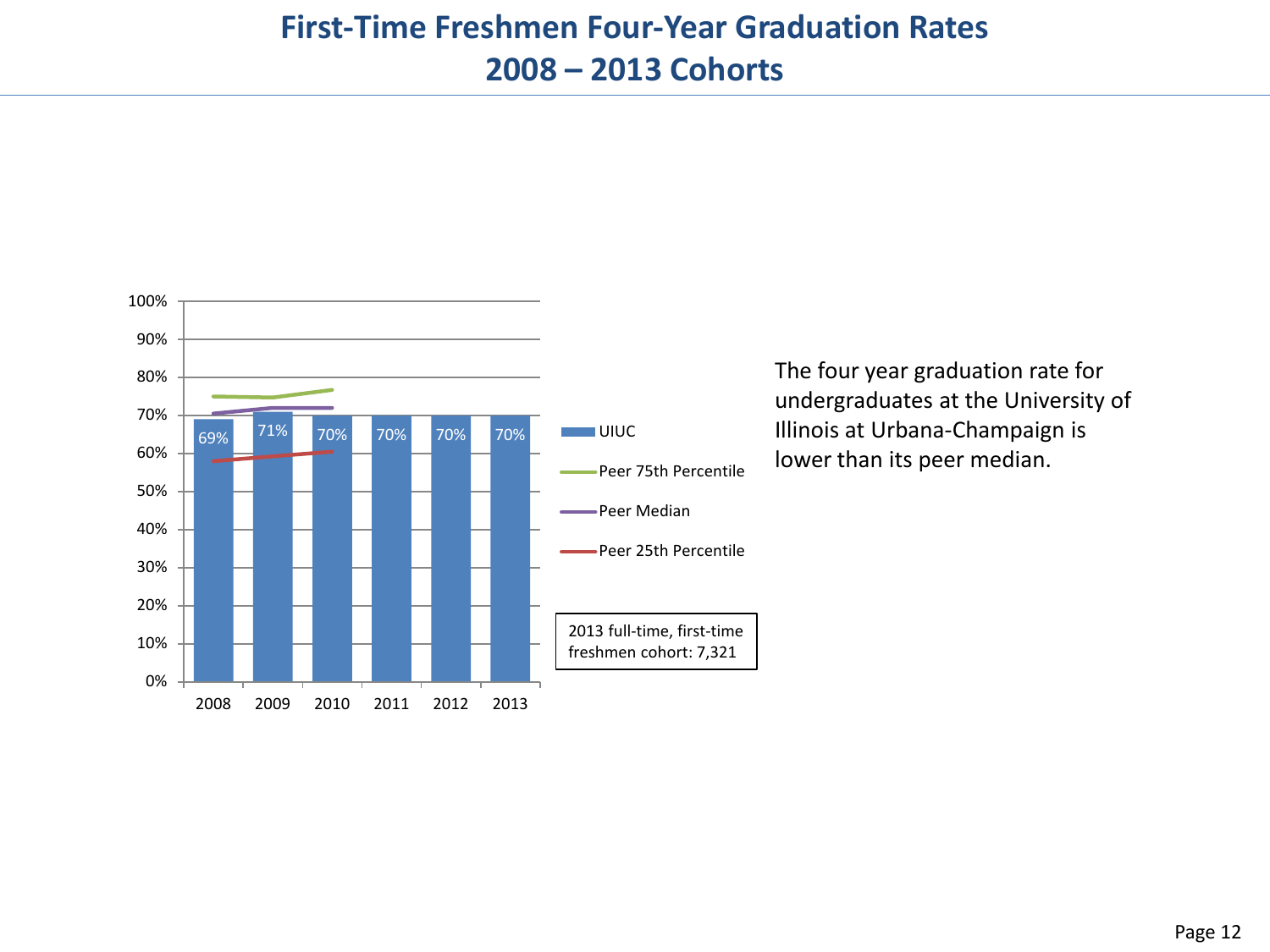#### **Percent First-Time Freshmen from Underrepresented\* Groups Four-Year Graduation Rates 2008 – 2013 Cohorts**



The four year graduation rate of students from the underrepresented groups at the University of Illinois at Urbana-Champaign is on par with its peer median.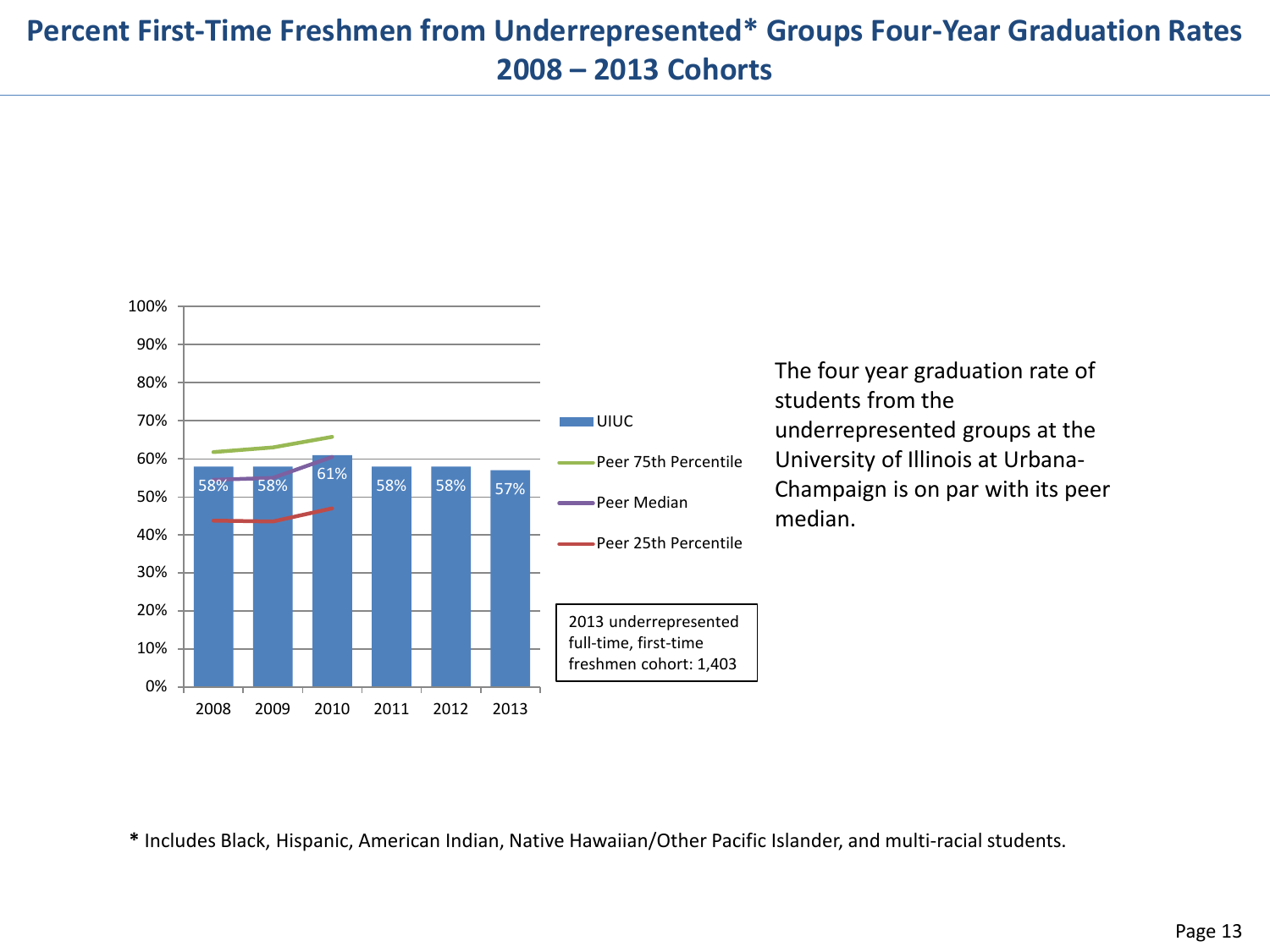

The six year graduation rate at the University of Illinois at Urbana-Champaign has been consistently above 80% but is slightly lower than the peer median.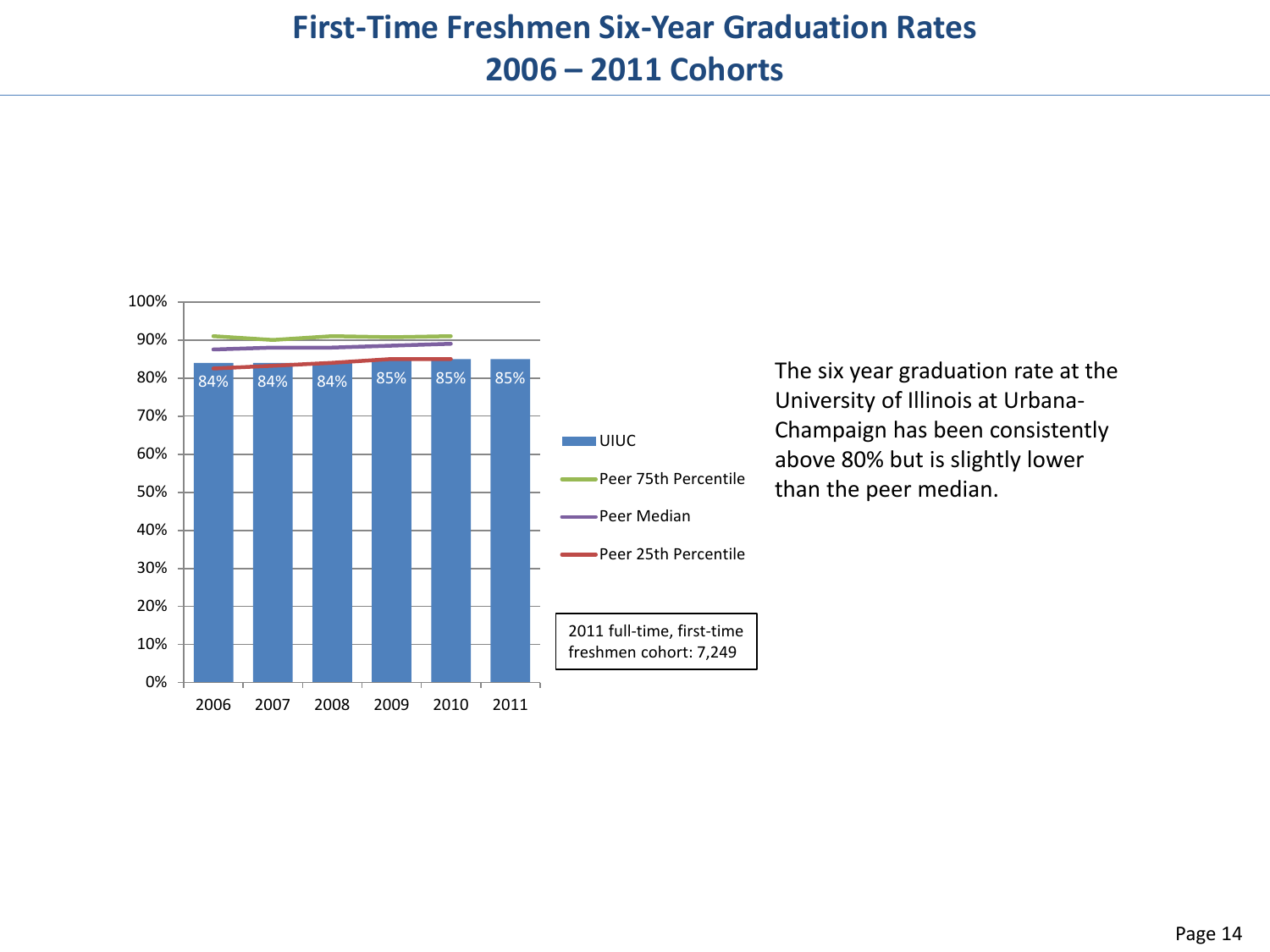#### **Percent First-Time Freshmen from Underrepresented\* Groups Six-Year Graduation Rates 2006 – 2011 Cohorts**



Compared to the peer median, the University of Illinois at Urbana-Champaign graduates a lower percent of students from underrepresented groups within six years.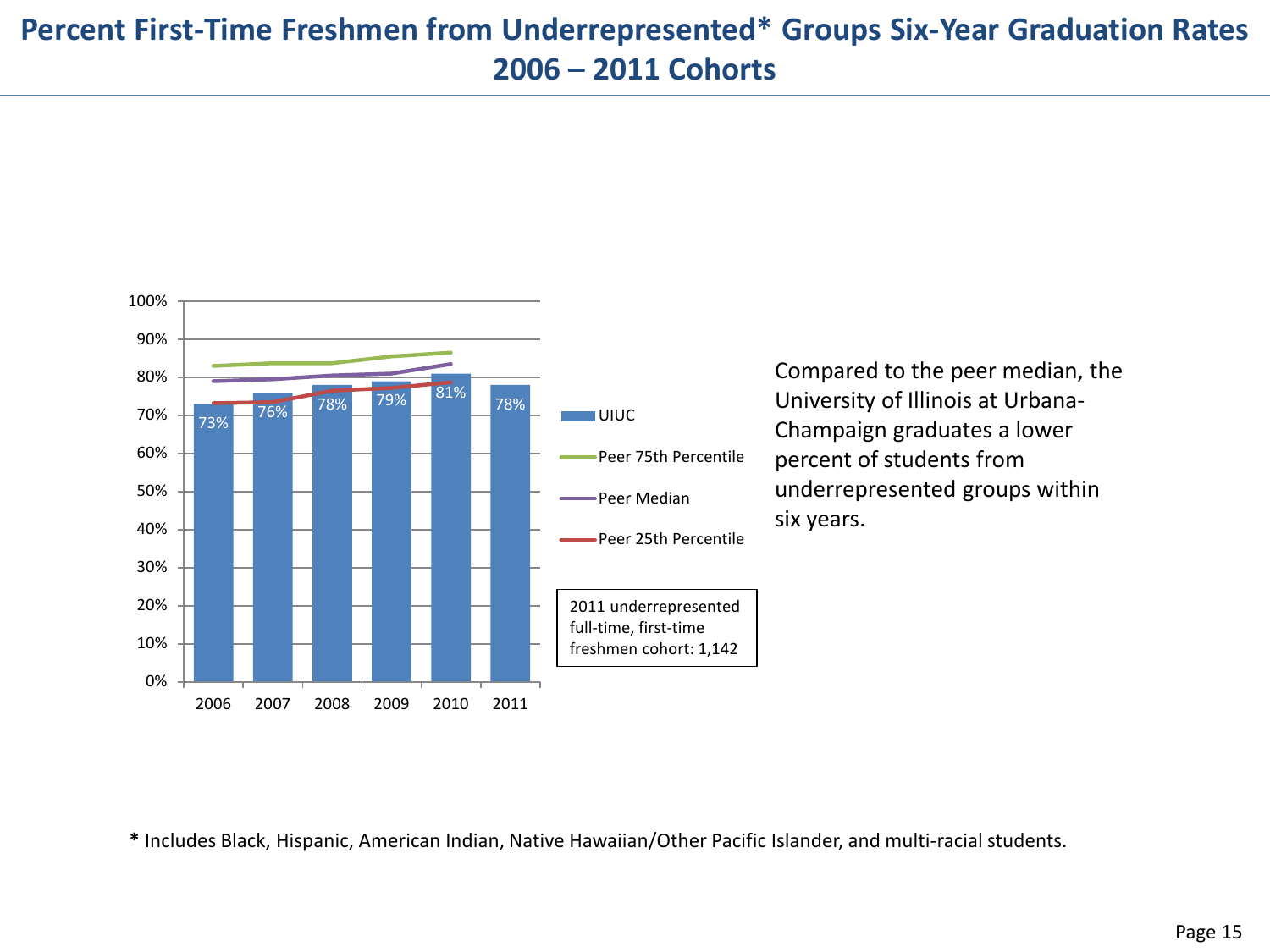# **Degrees Awarded**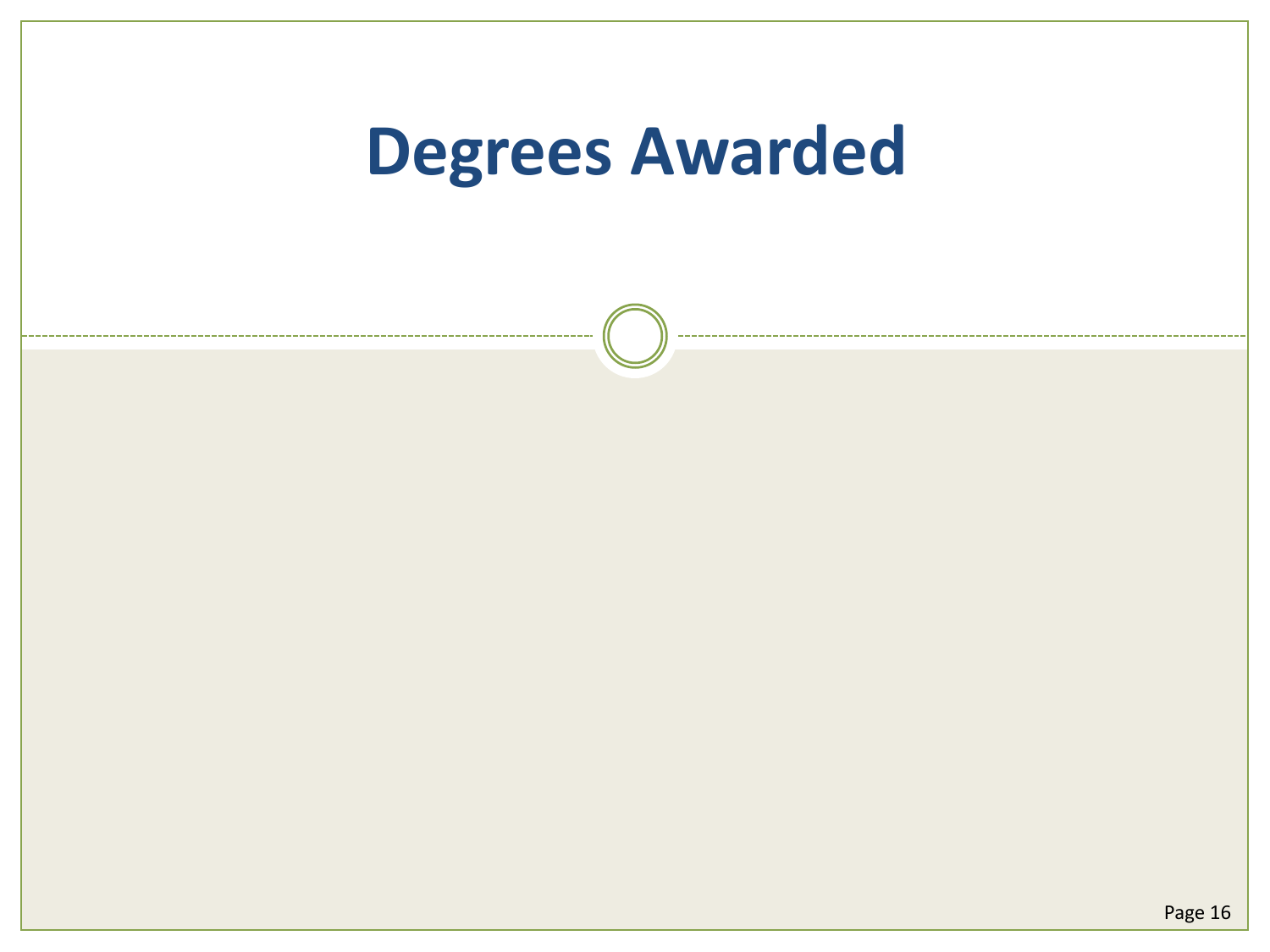#### **Number of Bachelor Degrees Granted in STEM\* Fields FY 2012 – FY 2016**



\* Science, Technology, Engineering, and Mathematics.

Note: Only includes bachelor degrees, excludes associate degrees and certificates. Degrees awarded from July 1 to June 30 of each fiscal year.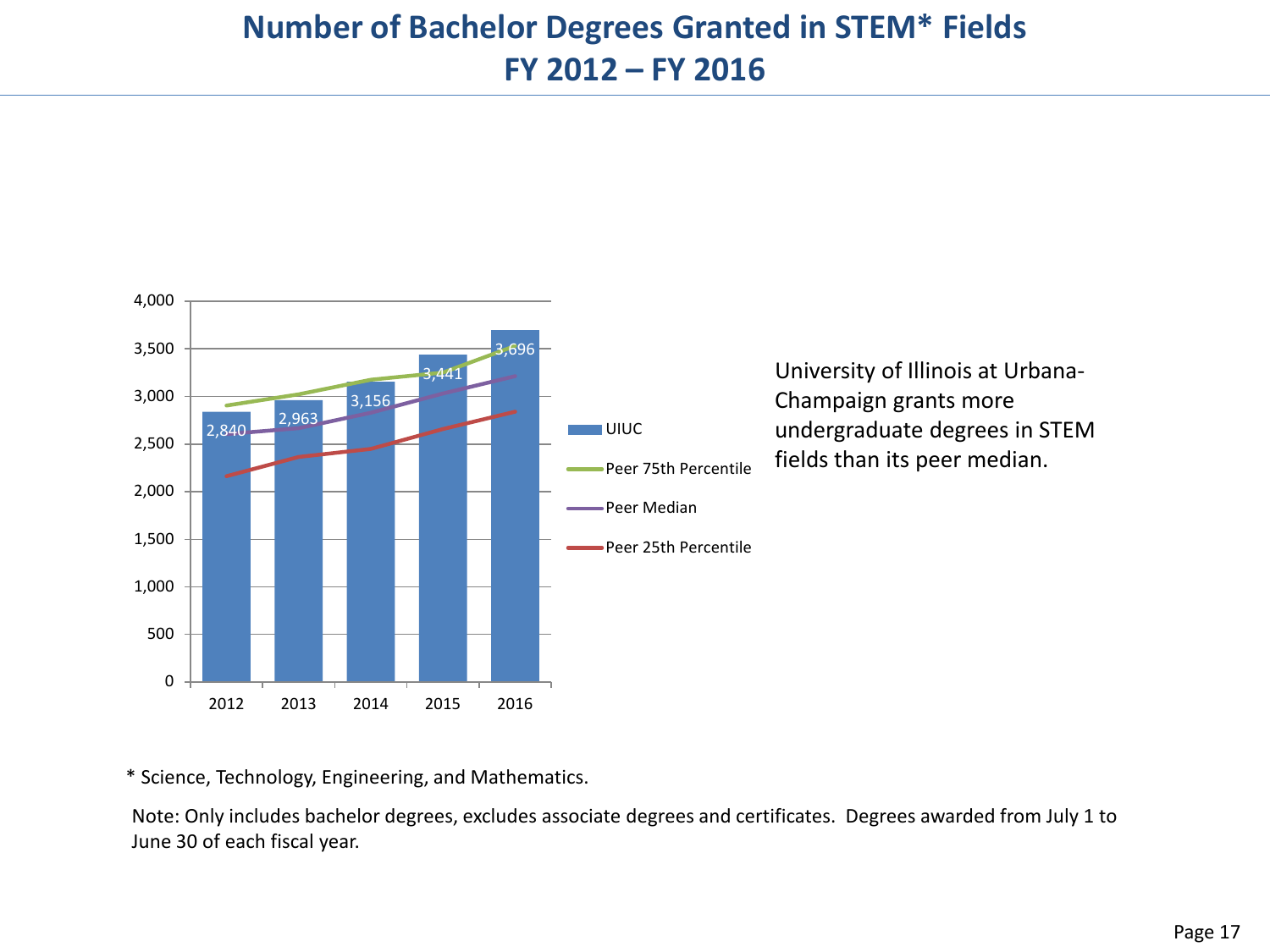#### **Number of Master and Doctoral Degrees Granted in STEM\* Fields FY 2012 – FY 2016**



\* Science, Technology, Engineering, and Mathematics.

Note: Only includes master and doctoral degrees, excludes certificates. Degrees awarded from July 1 to June 30 of each fiscal year.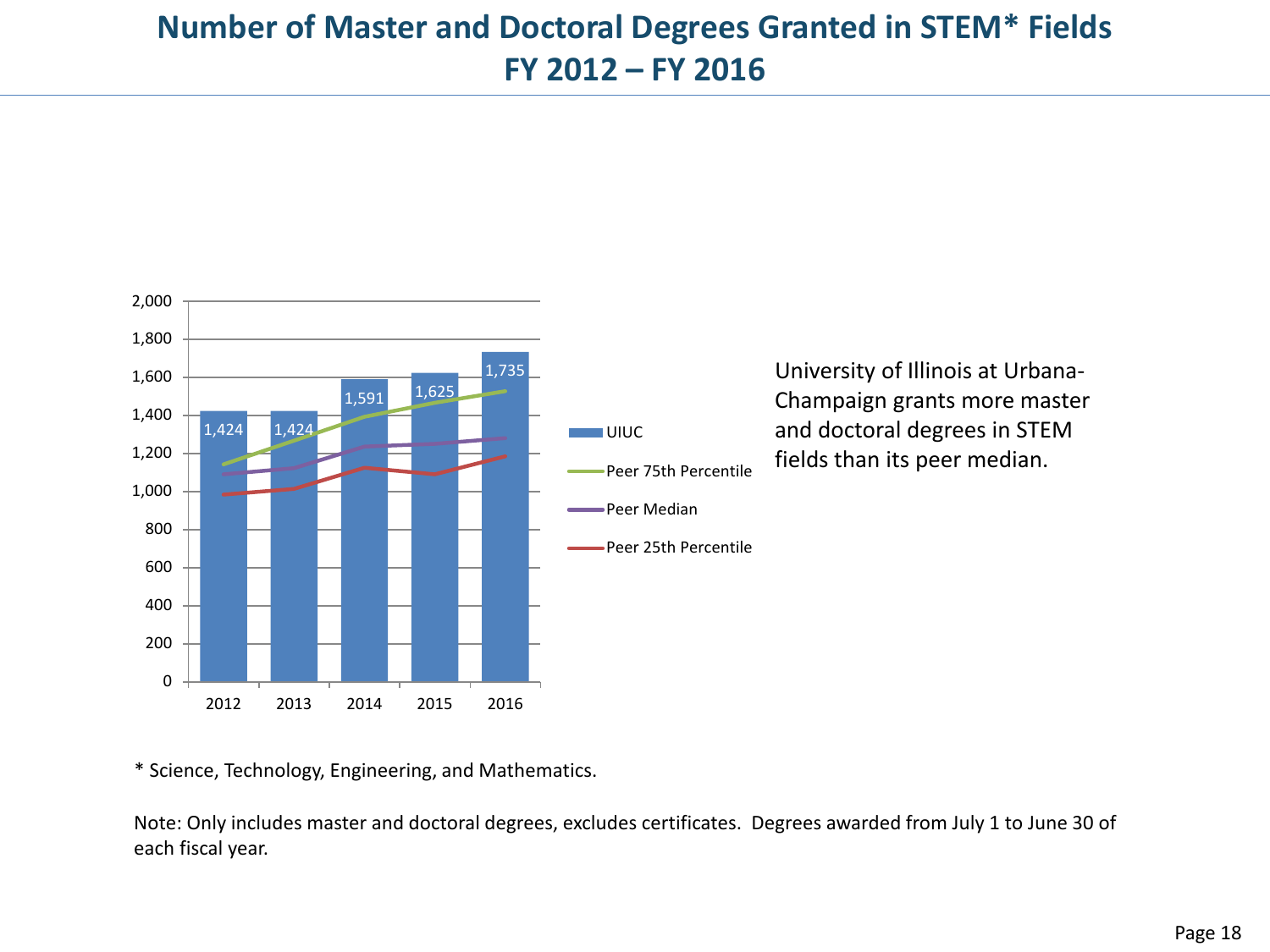

\* Science, Technology, Engineering, and Mathematics.

Note: Only includes bachelor, master and doctoral degrees; excludes associate degrees and certificates. Degrees awarded from July 1 to June 30 of each fiscal year.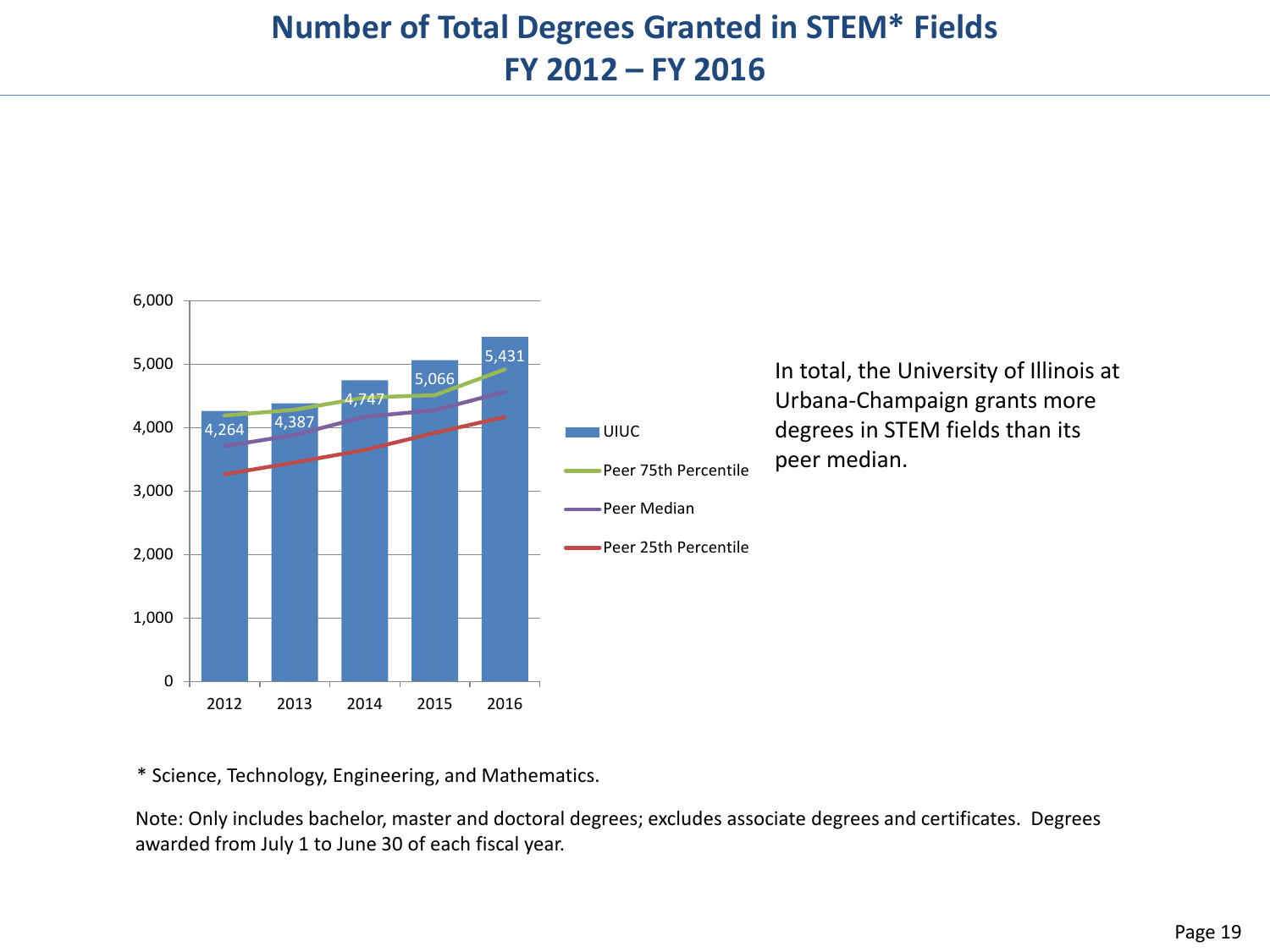#### **Number of Bachelor Degrees Granted FY 2012 – FY 2016**



Note: Only includes bachelor degrees, excludes associate degrees and certificates. Degrees awarded from July 1 to June 30 of each fiscal year.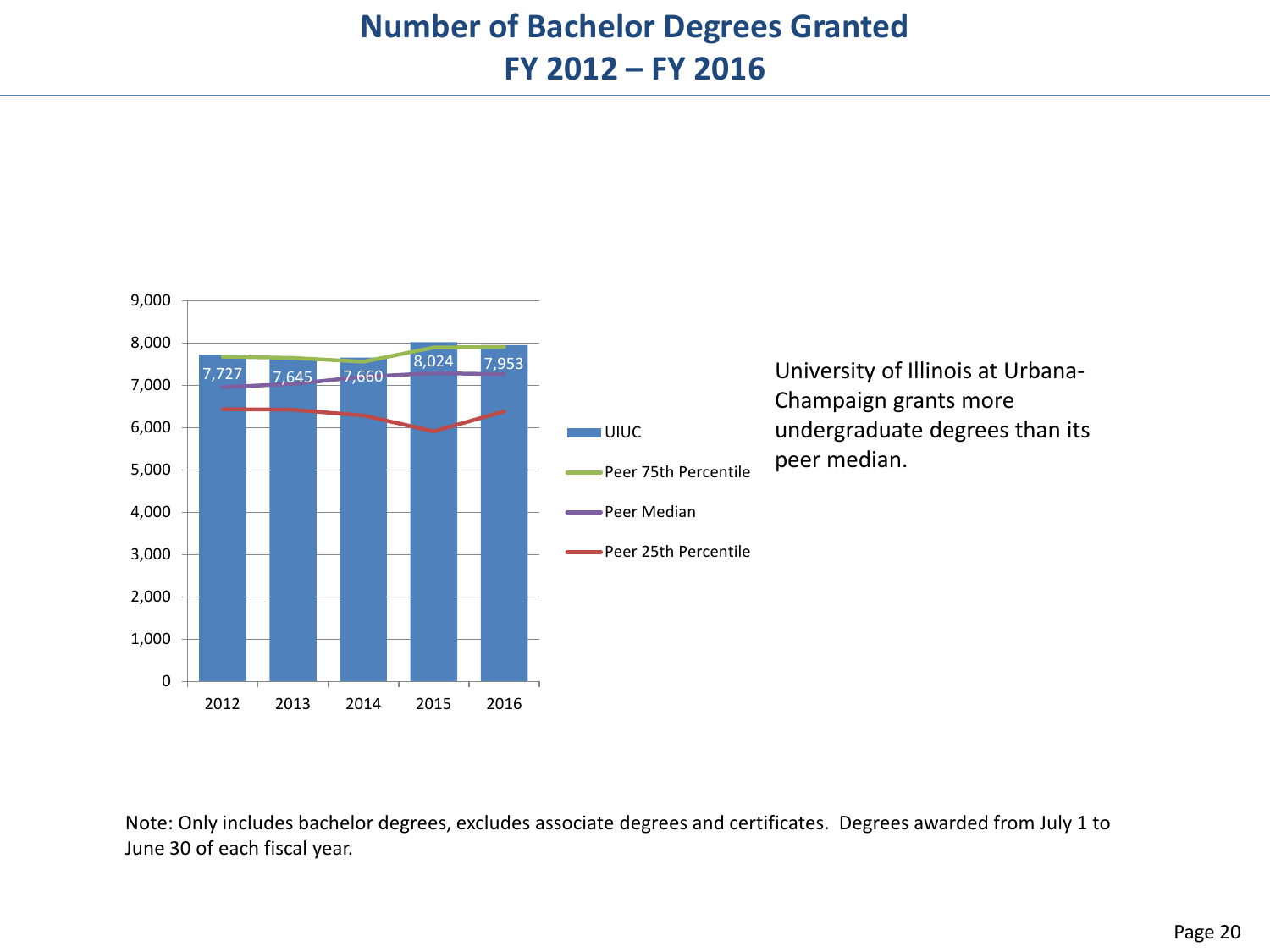#### **Number of Graduate and Professional Degrees Granted FY 2012 – FY 2016**



Note: Only includes master, doctoral, and professional degrees, excludes certificates. Degrees awarded from July 1 to June 30 of each fiscal year.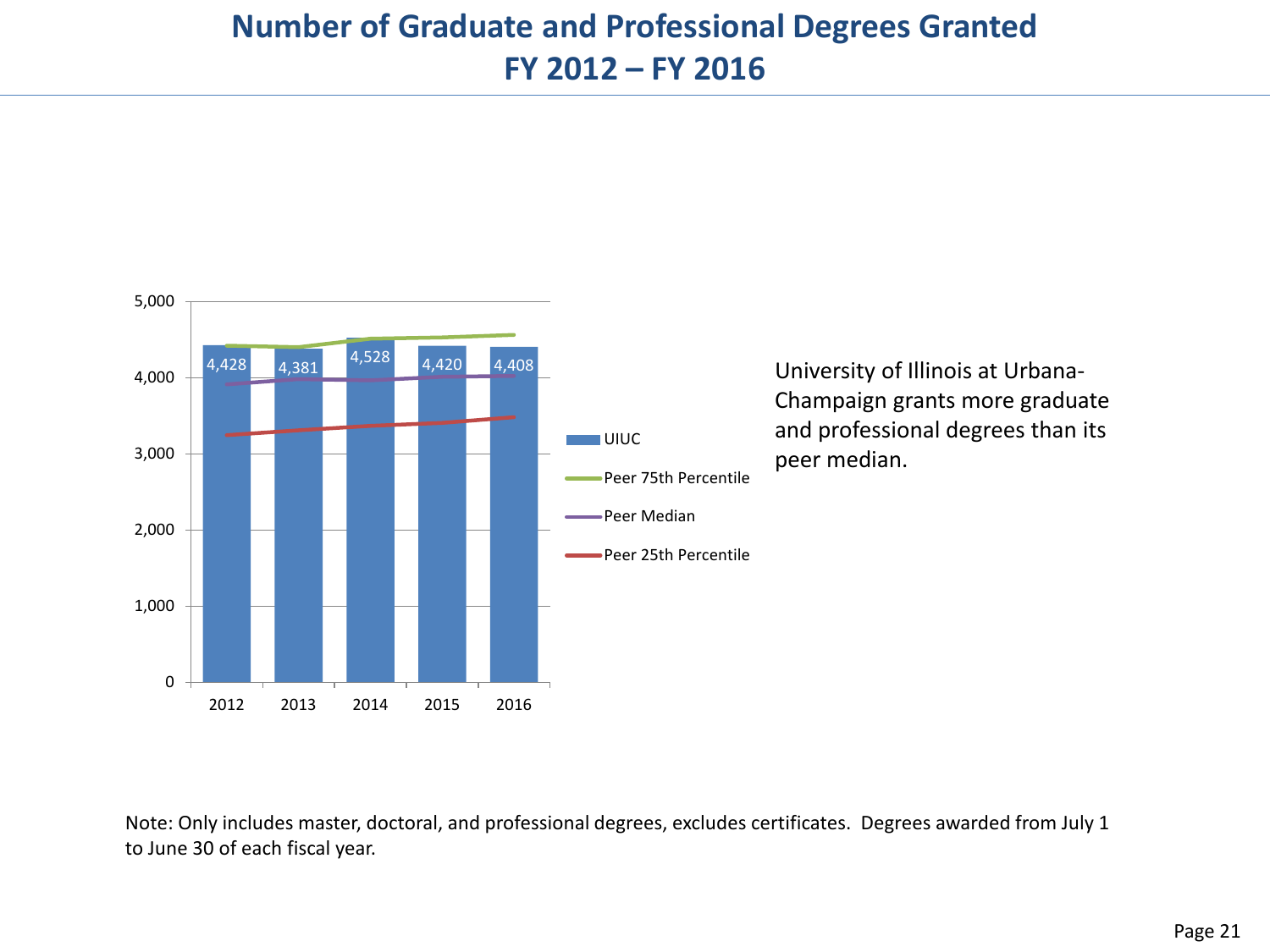#### **Number of Total Degrees Granted FY 2012 – FY 2016**



Note: Only includes bachelor, master, doctoral, and professional degrees; excludes associate degrees and certificates. Degrees awarded from July 1 to June 30 of each fiscal year.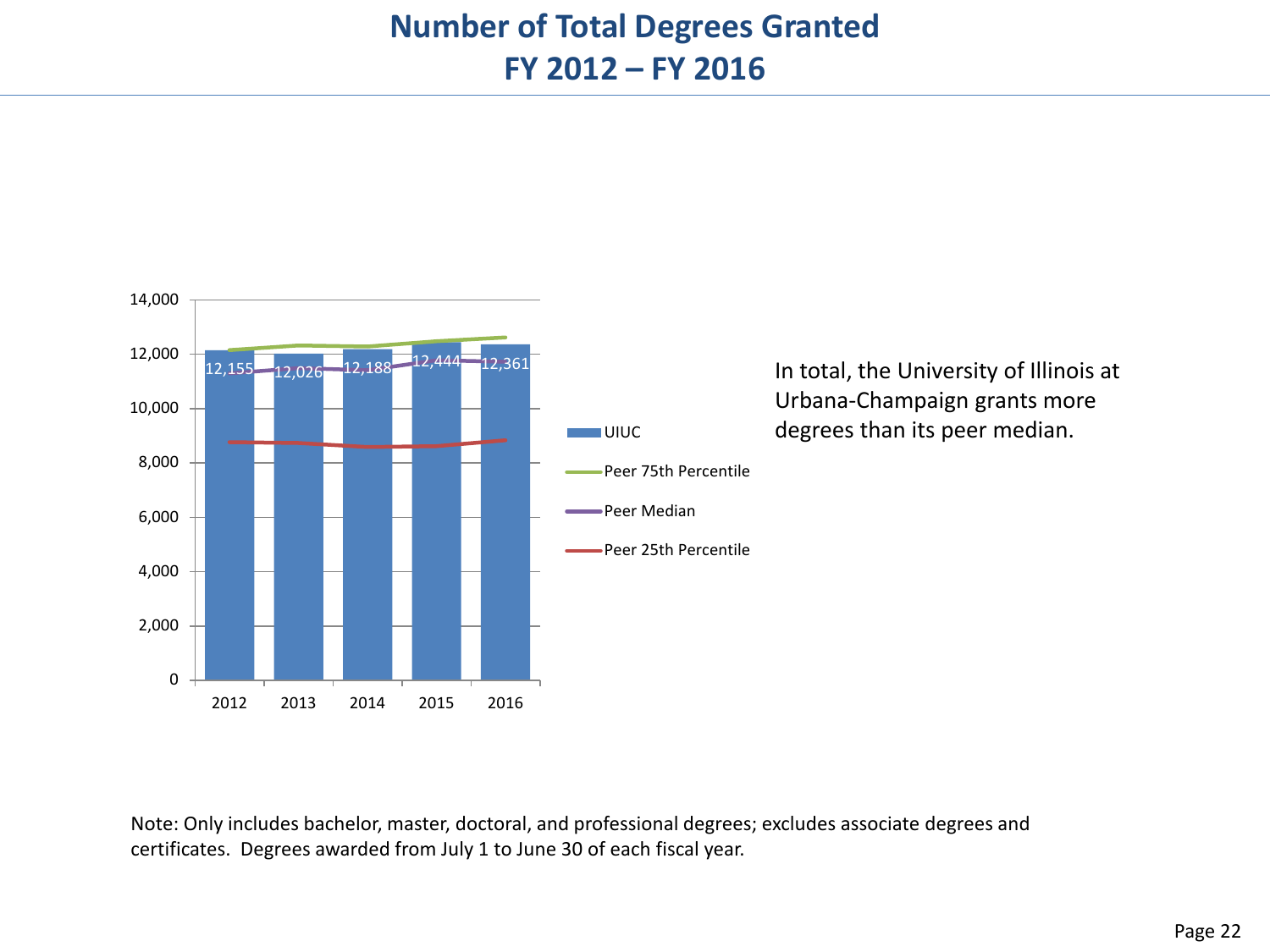### **Percent Bachelor Degrees Granted to Students from Underrepresented\* Groups FY 2012 – FY 2016**



The percent of undergraduate degrees awarded to students from underrepresented groups at the University of Illinois at Urbana-Champaign is lower than its peer

\* Includes Black, Hispanic, American Indian, Native Hawaiian/Other Pacific Islander, and multi-racial students.

Note: Only includes bachelor degrees, excludes associate degrees and certificates. Degrees awarded from July 1 to June 30 of each fiscal year.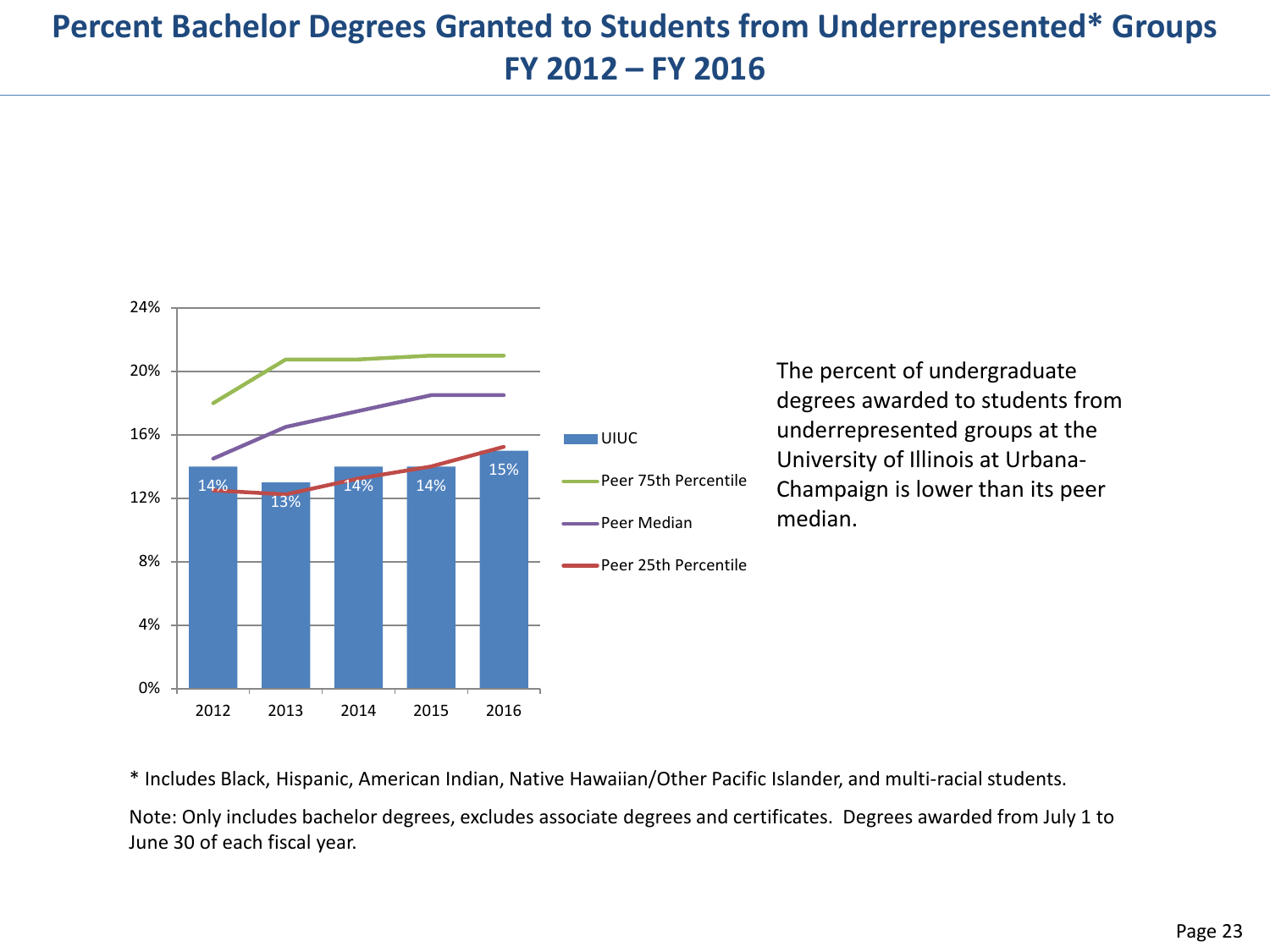## **Number of Bachelor Degrees Granted to Students from Underrepresented\* Groups FY 2012 – FY 2016**



\* Includes Black, Hispanic, American Indian, Native Hawaiian/Other Pacific Islander, and multi-racial students. Note: Only includes bachelor degrees, excludes associate degrees and certificates. Degrees awarded from July 1 to June 30 of each fiscal year.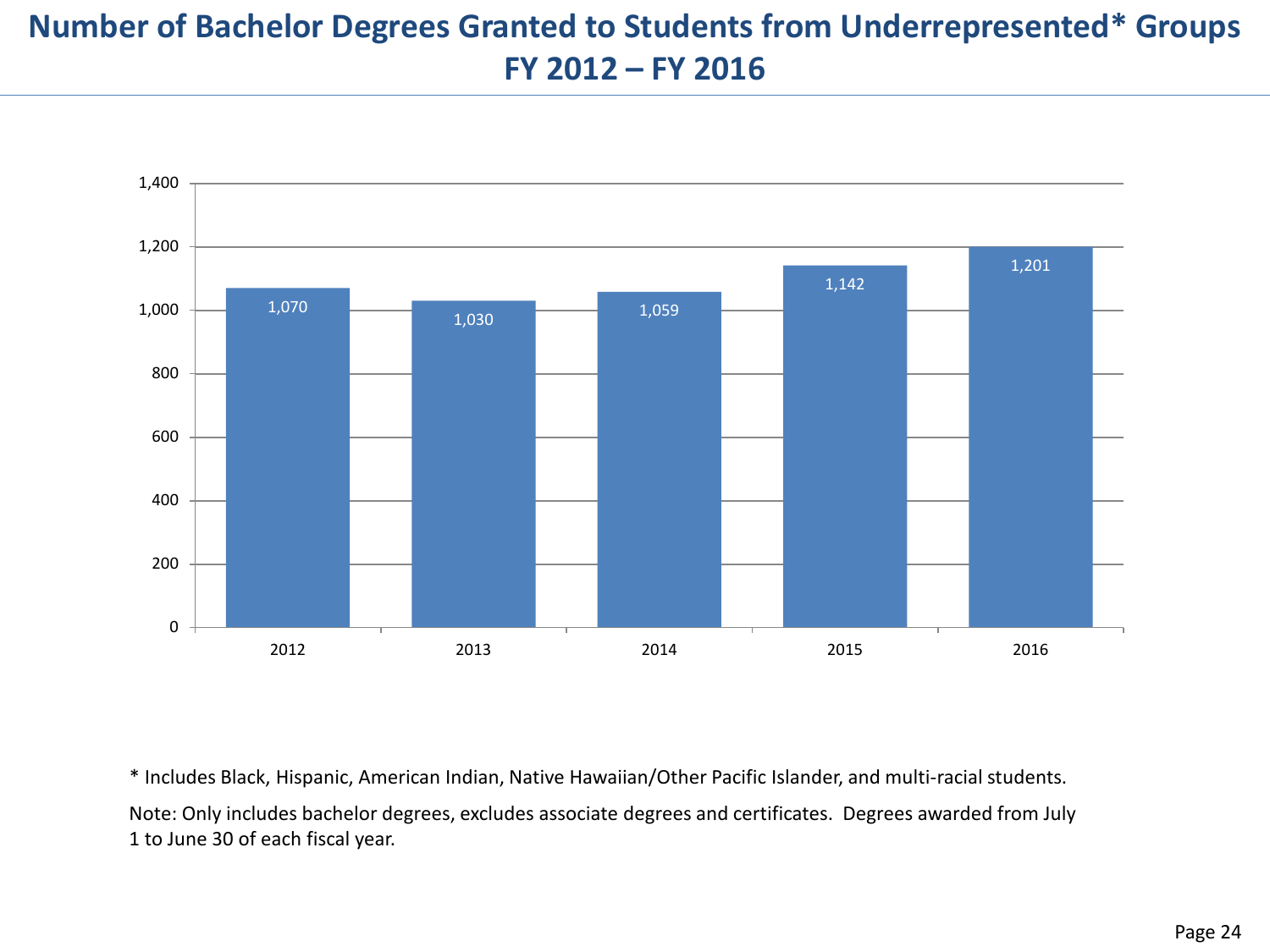#### **Percent Graduate and Professional Degrees Granted to Students from Underrepresented\* Groups FY 2012 – FY 2016**



The percent of graduate and professional degrees awarded to students from underrepresented groups at the University of Illinois at Urbana-Champaign is less than its peer median.

\* Includes Black, Hispanic, American Indian, Native Hawaiian/Other Pacific Islander, and multi-racial students.

Note: Only includes master, doctoral, and professional degrees; excludes certificates. Degrees awarded from July 1 to June 30 of each fiscal year.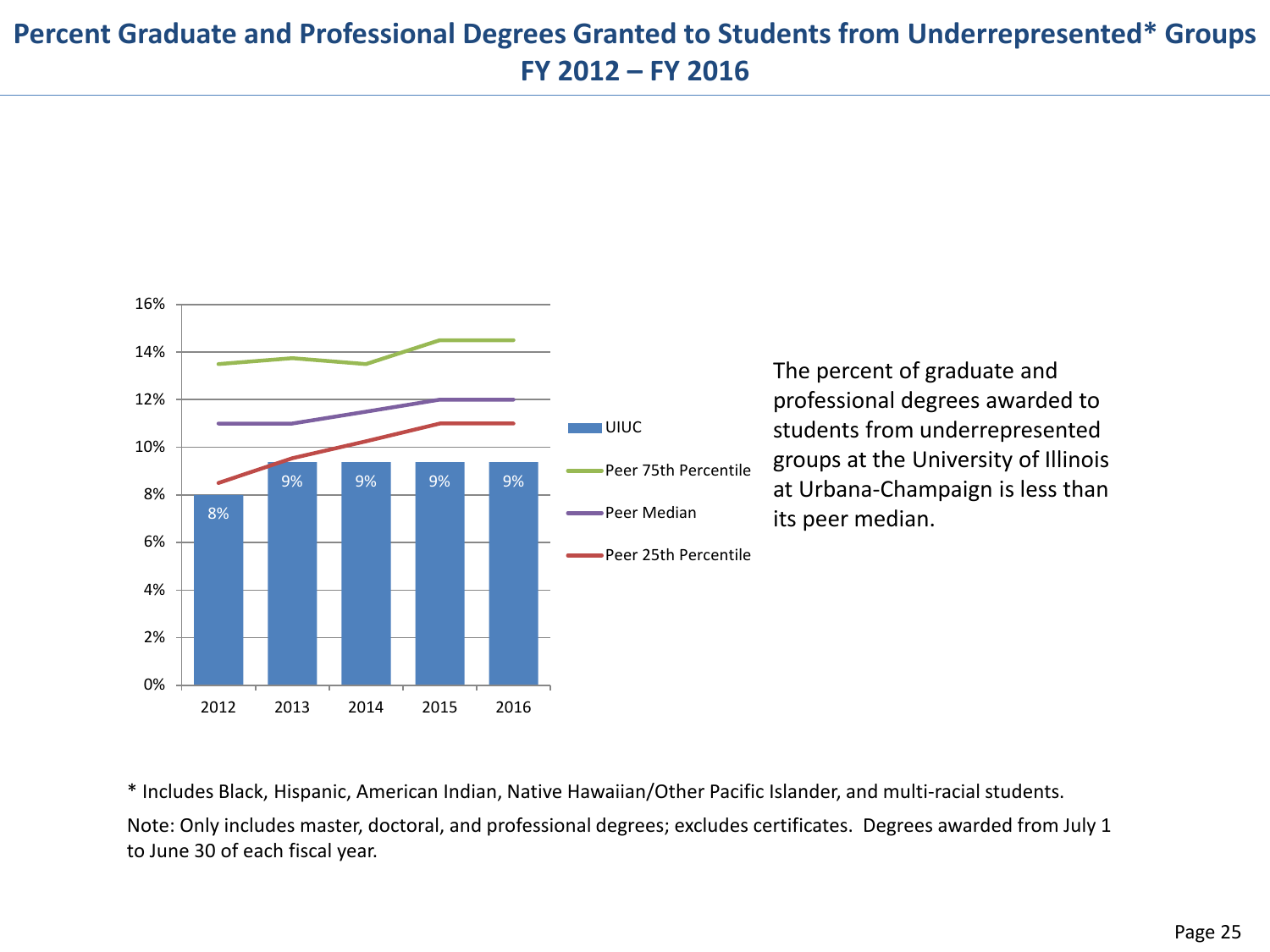#### **Number of Graduate and Professional Degrees Granted to Students from Underrepresented\* Groups FY 2012 – FY 2016**



\* Includes Black, Hispanic, American Indian, Native Hawaiian/Other Pacific Islander, and multi-racial students.

Note: Only includes master, doctoral, and professional degrees; excludes certificates. Degrees awarded from July 1 to June 30 of each fiscal year.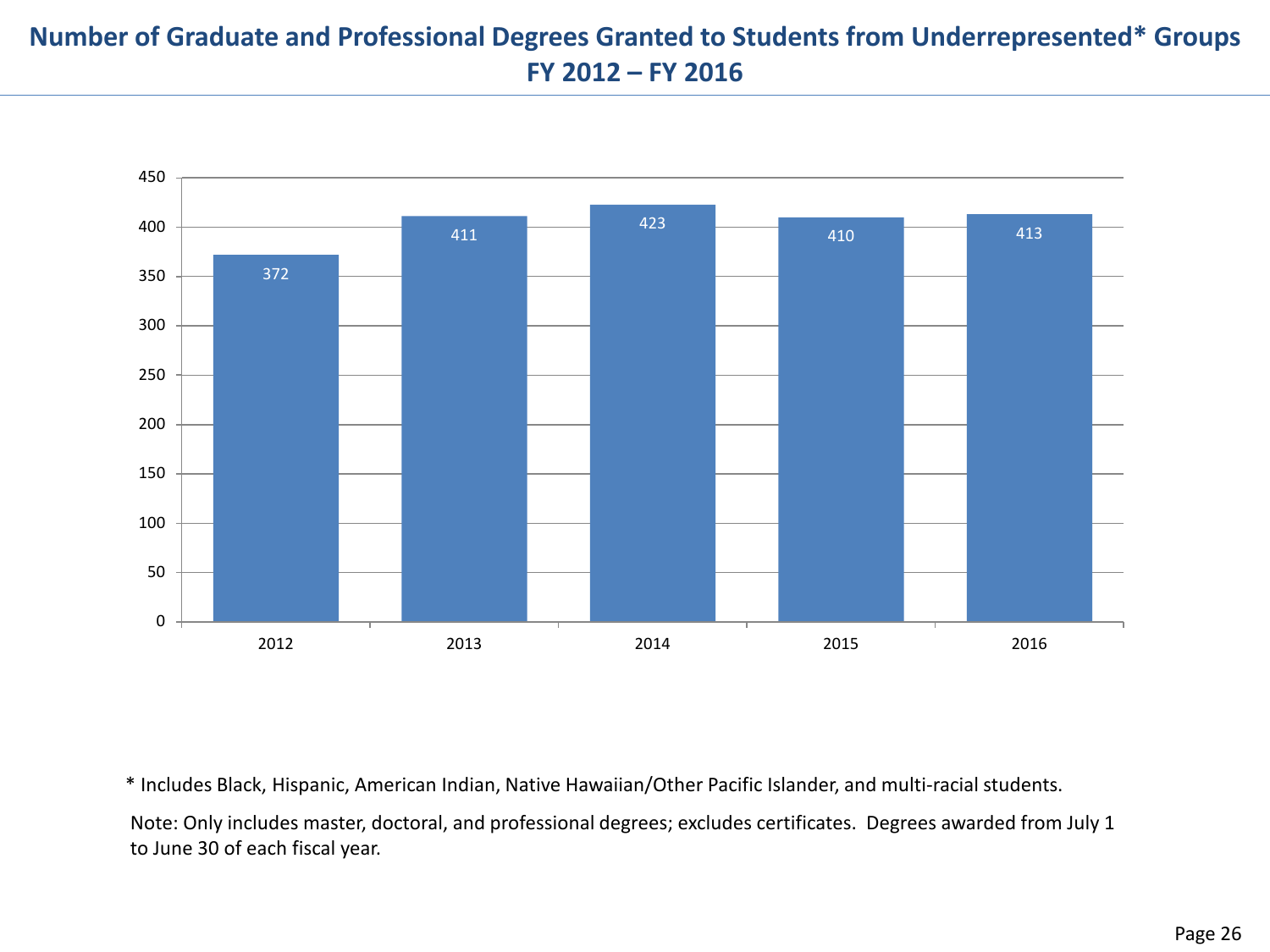### **Percent Total Degrees Granted to Students from Underrepresented\* Groups FY 2012 – FY 2016**



The percent of total degrees awarded to students from underrepresented groups at the University of Illinois at Urbana-Champaign is lower than its peer

\* Includes Black, Hispanic, American Indian, Native Hawaiian/Other Pacific Islander, and multi-racial students.

Note: Only includes bachelor, master, doctoral, and professional degrees; excludes associate degrees and certificates. Degrees awarded from July 1 to June 30 of each fiscal year.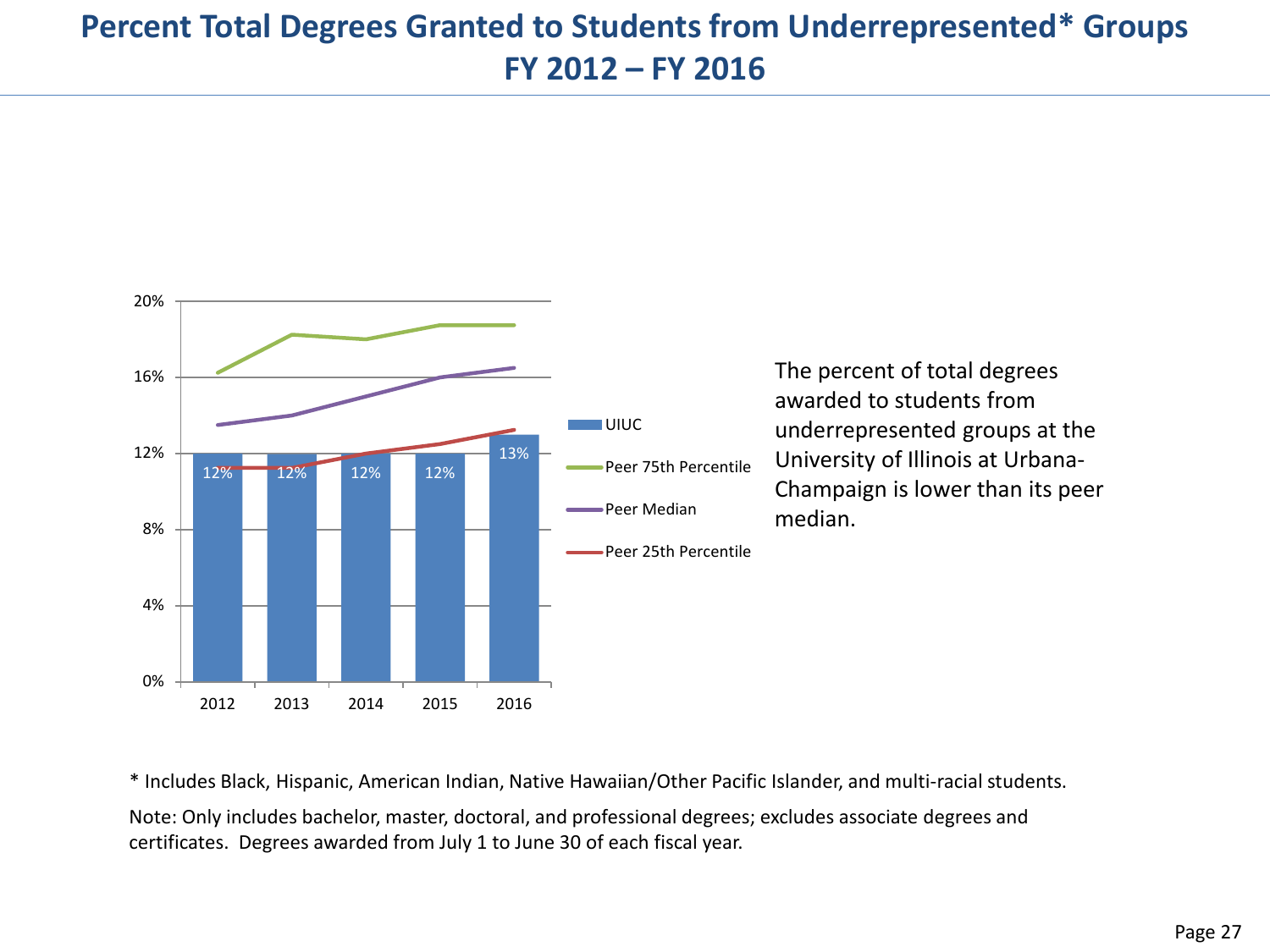## **Number of Total Degrees Granted to Students from Underrepresented\* Groups FY 2012 – FY 2016**



\* Includes Black, Hispanic, American Indian, Native Hawaiian/Other Pacific Islander, and multi-racial students.

Note: Only includes bachelor, master, doctoral and professional degrees; excludes associate degrees and certificates. Degrees awarded from July 1 to June 30 of each fiscal year.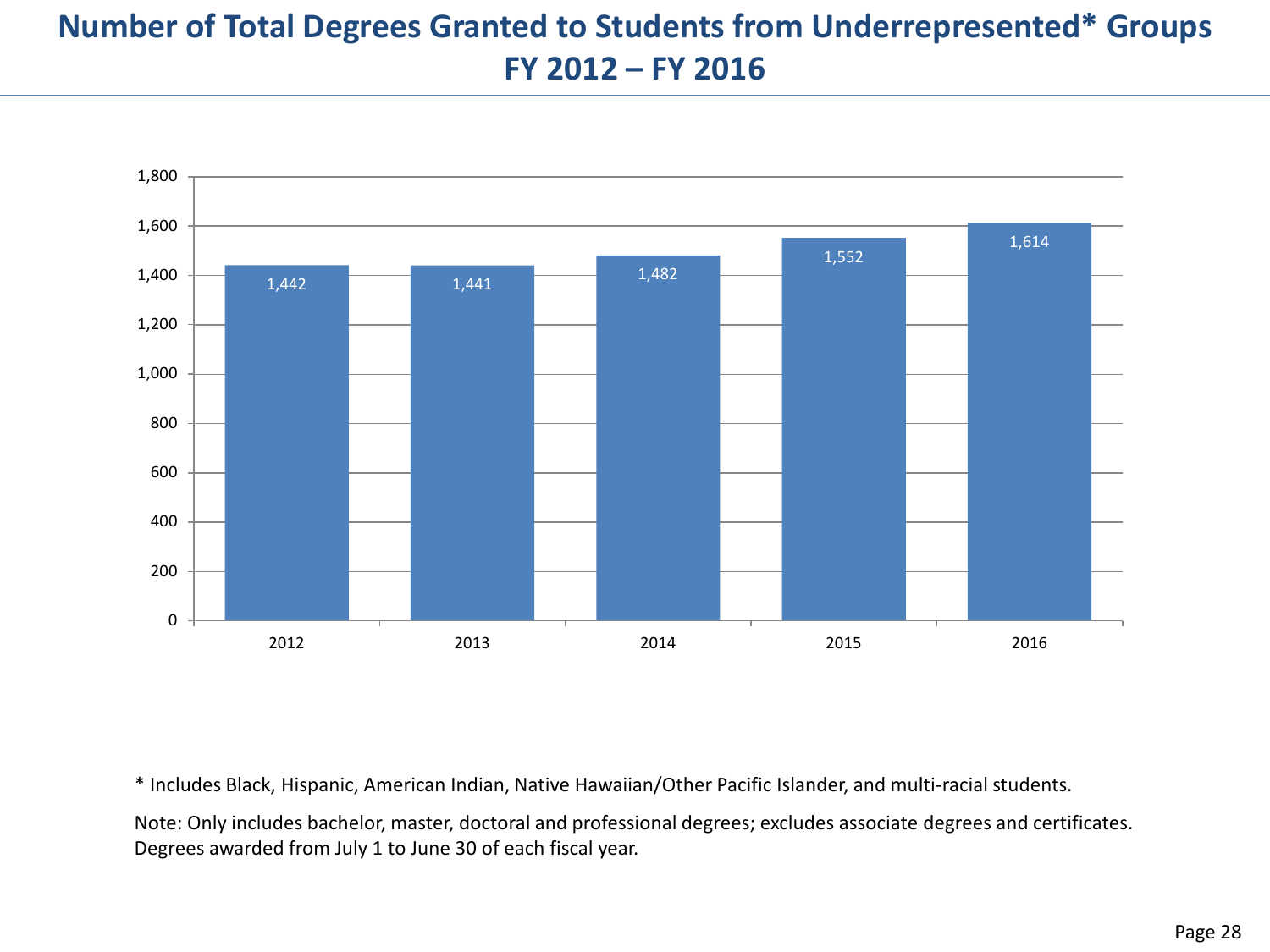# **Graduate Education**

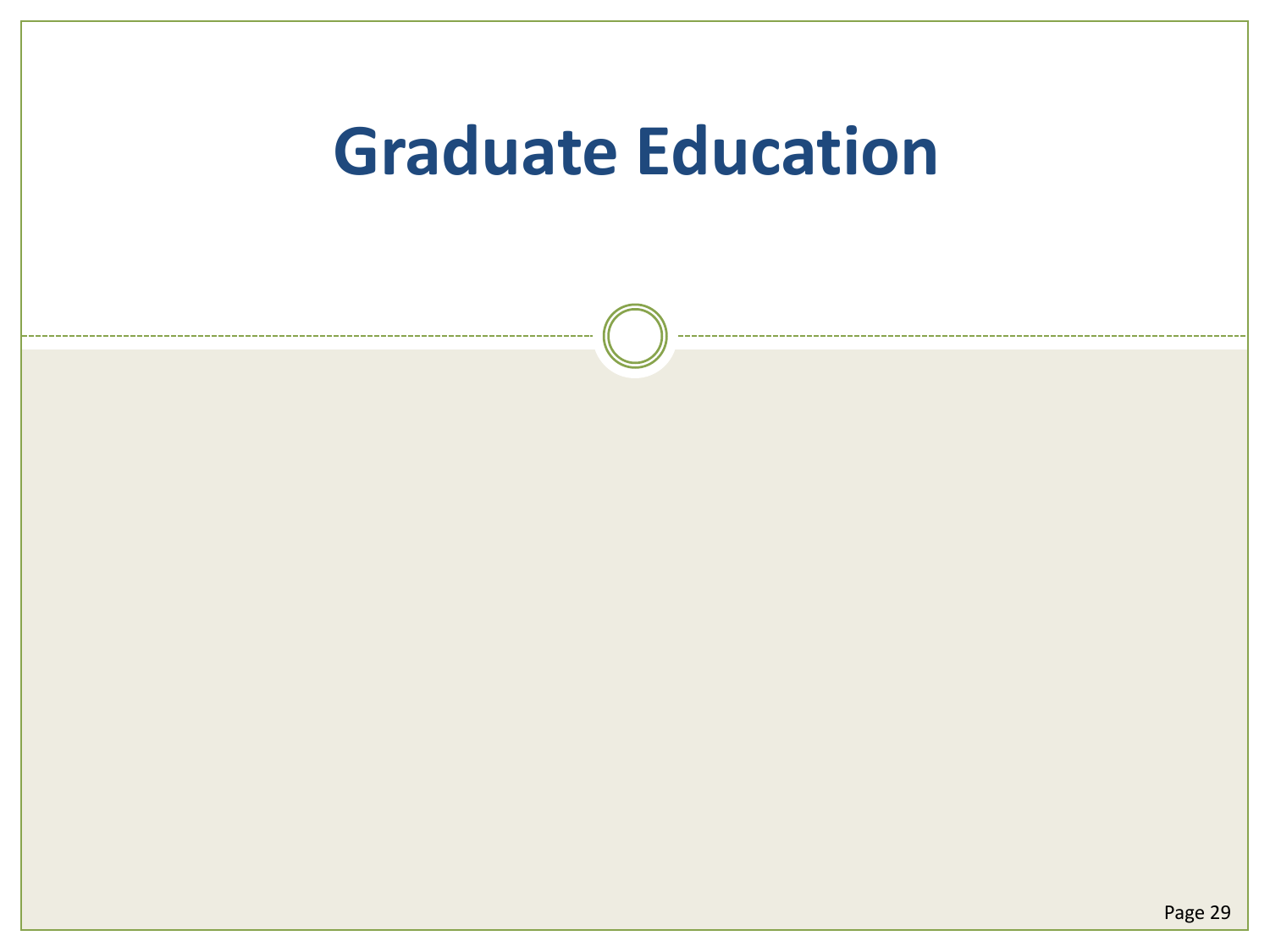### **University of Illinois at Urbana-Champaign Number of Doctoral Programs Fall 2016**

| Field of Study                    | Number |
|-----------------------------------|--------|
| Education                         | 5      |
| Engineering                       | 13     |
| <b>Humanities</b>                 | 17     |
| Life Sciences                     | 21     |
| Other Non-Science and Engineering | 12     |
| <b>Physical Sciences</b>          | 10     |
| <b>Social Sciences</b>            | 10     |
|                                   | 88     |

Note: List includes programs with enrollment in Fall 2016, including those programs in phase down. Fields of study at concentration level have been excluded.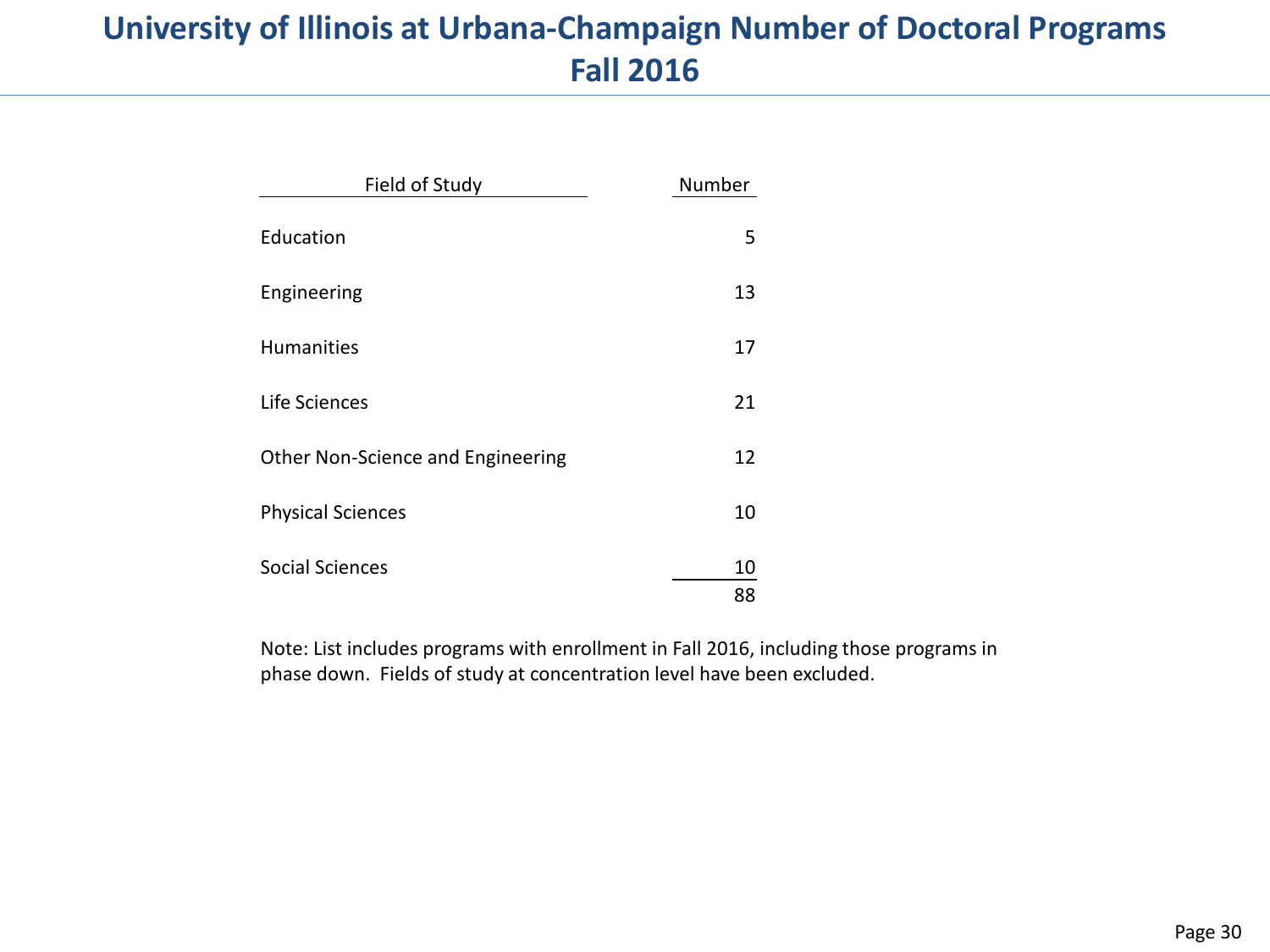### **Doctoral Median Time to Degree Since Starting Graduate School (Number of Years) AY 2011 – AY 2015**



The time taken to complete a doctoral degree at the University of Illinois at Urbana-Champaign is on par or slightly higher than at other research universities.

Data Source: Institutional Profile from the Survey of Earned Doctorates.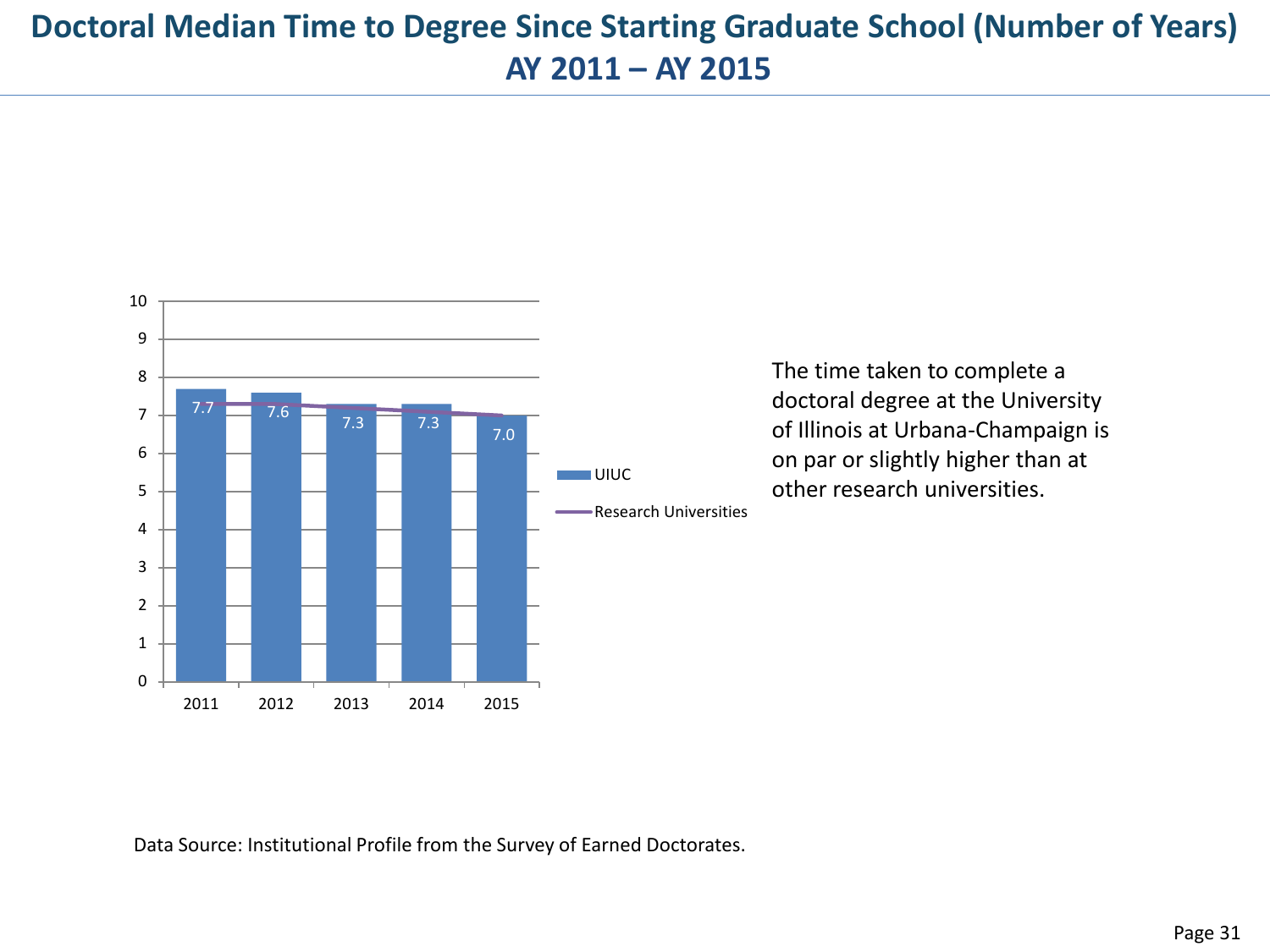#### **Percent Doctorates with Employment or Postdoctoral Research Training Commitments AY 2011 – AY 2015**



The percent of research doctorate recipients at the University of Illinois at Urbana-Champaign who have definite commitments for employment or postdoctoral research training at graduation is higher than at other research universities.

Data Source: Institutional Profile from the Survey of Earned Doctorates.